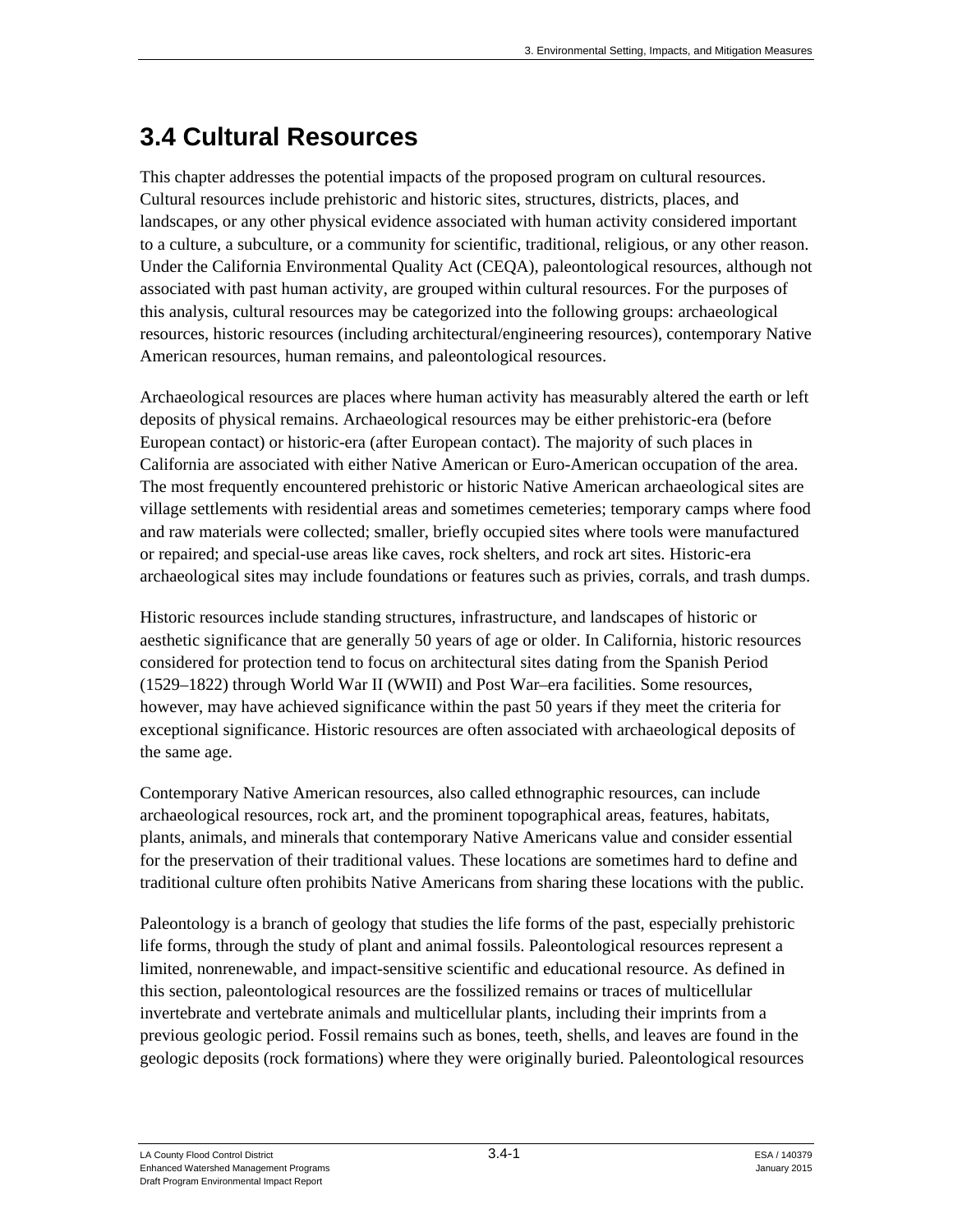include not only the actual fossil remains, but also the collecting localities, and the geologic formations containing those localities.

# 3.4.1 Environmental Setting

# **Cultural Resources**

Part of the program area is located in the Los Angeles Basin. The basin is formed by the Santa Monica Mountains to the northwest, the San Gabriel Mountains to the north, and the San Bernardino Mountains and San Jacinto Mountains to the east. The basin was formed by alluvial and fluvial deposits derived from these surrounding mountains. Prior to urban development and the channeling of the Los Angeles River, much of the program area was likely covered with marshes, thickets, dense woodland, and grassland. Historically, the Los Angeles River originated from a spring near what is present-day Encino. The river flowed eastward from Encino through the southern portion of the San Fernando Valley near the foot of the Santa Monica Mountains before turning southeast at what is present-day Griffith Park (Gumprecht, 2001). From there, it flowed to the Pacific Ocean along a frequently shifting course, sometimes flowing south to empty into San Pedro Bay near Long Beach, sometimes flowing west to the Santa Monica Bay along the course of what is present-day Ballona Creek. In its natural state, the river's flow meandered dramatically, narrowed and widened intermittently, and even returned underground completely in certain locations. The floodplain forest of the Los Angeles Basin formed one of the most biologically rich habitats in Southern California. Willow, cottonwood, and sycamore and dense underbrush of alder, hackberry, and shrubs once lined the Los Angeles River as it passed near what is present-day downtown Los Angeles (Gumprecht, 2001). Although historically most of the Los Angeles River was dry for at least part of the year, shallow bedrock in the Elysian Park area north of what is present-day downtown forced much of the river's underground water to the surface. This allowed for a steady year-round flow of water through the area that later became known as downtown Los Angeles (Gumprecht, 2001).

# *Prehistory*

The abundant and diverse environmental resources of the coastal Los Angeles basin have attracted human inhabitants from the earliest times. The prehistory of the region has been summarized within four major horizons or cultural periods: Early, Millingstone, Intermediate, and Late Prehistoric (Wallace, 1955).

The Early period covers the interval from the first presence of humans in Southern California until post-glacial times. While people are known to have inhabited Southern California beginning at least 13,000 years Before Present (B.P.) (Arnold et al., 2004), the first evidence of human occupation of the Los Angeles area dates to at least 9,000 B.P. These occupations are associated with a period known as the Millingstone Cultural Horizon (7,000-4,000 B.P) (Wallace, 1955; McIntyre, 1990). Departing from the subsistence strategies of their nomadic big-game hunting predecessors, Millingstone populations established more permanent settlements. Settlements were located primarily on the coast and in the vicinity of estuaries, lagoons, lakes, streams, and marshes where a variety of resources, including seeds, fish, shellfish, small mammals, and birds,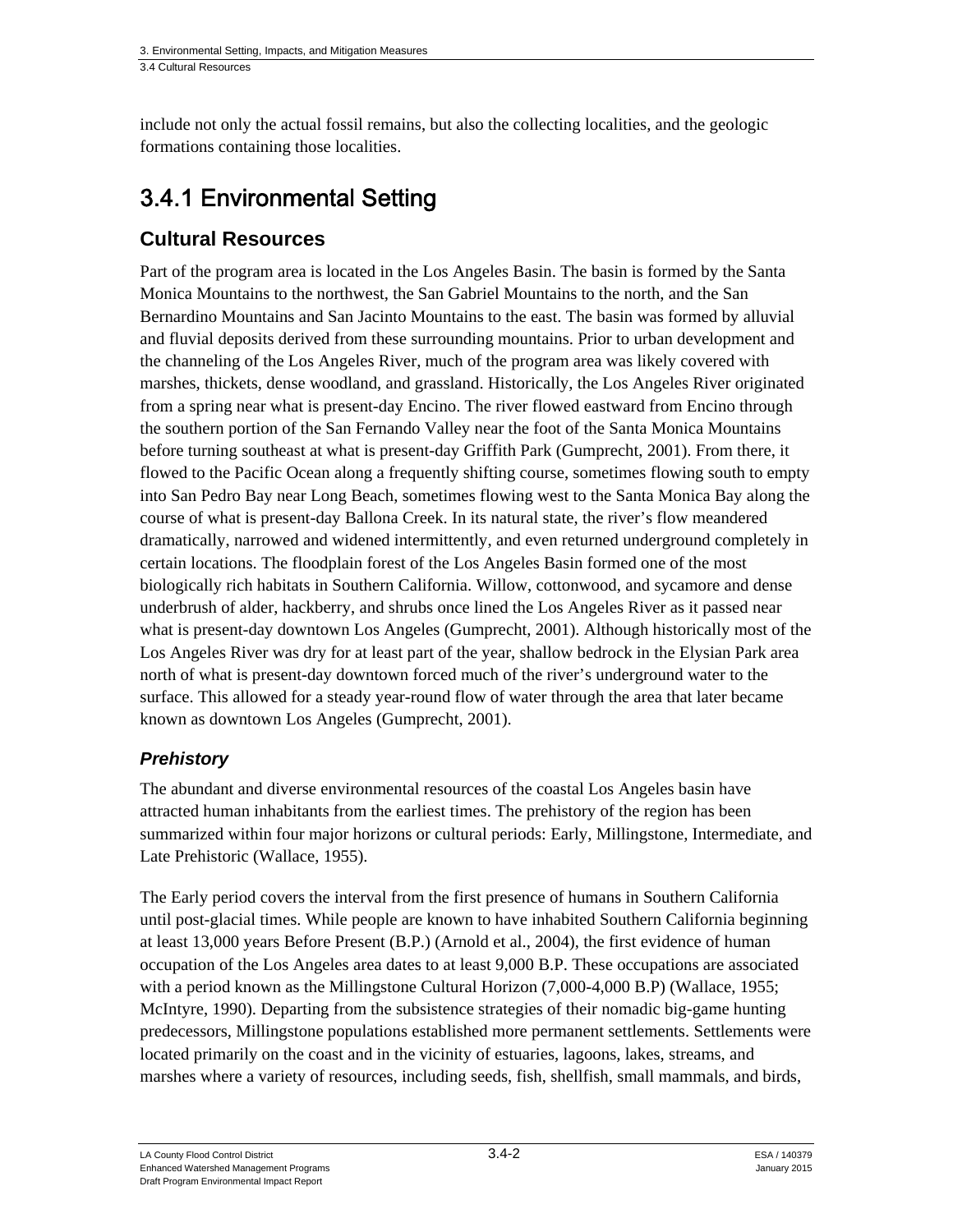were exploited. Early Millingstone occupations are typically identified by the presence of handstones (manos) and millingstones (metates), while those Millingstone occupations dating later than 5,000 B.P. contain a mortar and pestle complex as well, signifying an increased dependence on new food sources, such as acorns and starchy tubers.

Although many aspects of Millingstone culture persisted, by 3,500 B.P., a number of socioeconomic changes occurred (Wallace, 1955; McIntyre, 1990). These changes are associated with the period known as the Intermediate Horizon (3,500–1,500 B.P.) (Wallace, 1955). Increasing population size necessitated the intensified use of existing terrestrial and marine resources (Erlandson, 1994). This was accomplished in part through use of the circular shell fishhook on the coast and more abundant and diverse hunting equipment. The Intermediate Horizon marks a period in which specialization in labor emerged, trading networks became an increasingly important means by which both utilitarian and non-utilitarian materials were acquired, and travel routes were extended. Archaeological evidence suggests that the margins of rivers, marshes, and swamps within the Los Angeles River drainage, with their rich variety of resources, served as locations of prehistoric settlement and travel during this period. Settlement around the Ballona Lagoon increased significantly during this period (Altschul et al., 2003).

The Late Prehistoric Period, spanning from approximately 1,500 years B.P. to the Spanish mission era, witnessed an increase in terrestrial and sea mammal hunting, along with continued seed collecting (Wallace, 1955). Small projectile points indicate the use of the bow and arrow. Although the location of Late Period villages does not significantly change, the villages become larger in size and fewer in number (McIntyre, 1990). Inter-village and inter-regional trade increased, and there is evidence for the use of shell beads as a form of money in economic exchanges.

# *Ethnographic Background*

### **Tataviam**

The northern part of the program area is located within the territory traditionally occupied by the Tataviam. Tataviam territory was concentrated along the upper reaches of the Santa Clara River drainage between the San Fernando Valley on the south and Pastoria Creek in the Tehachapi Mountains to the north. Their territory also included east Piru Creek and the southern slopes of Sawmill and Liebre Moutains, and also extended into the southern end of the Antelope Valley (King and Blackburn, 1978).

There are few historical sources regarding the Tataviam. The word "Tataviam" most likely came from a Kitanemuk word that may be roughly translated as "people of the south-facing slope," because of their settlement on south-facing mountain slopes (King and Blackburn, 1978). What the Tataviam called themselves is not known. The Tataviam spoke a language that was part of the Takic branch of the Uto-Aztecan language family (King and Blackburn, 1978). The language was related to that spoken by the Gabrielino-Tongva.

Tataviam villages varied in size from larger centers with as many as 200 people, to smaller villages with only a few families (King and Blackburn, 1978). At the time of Spanish contact, the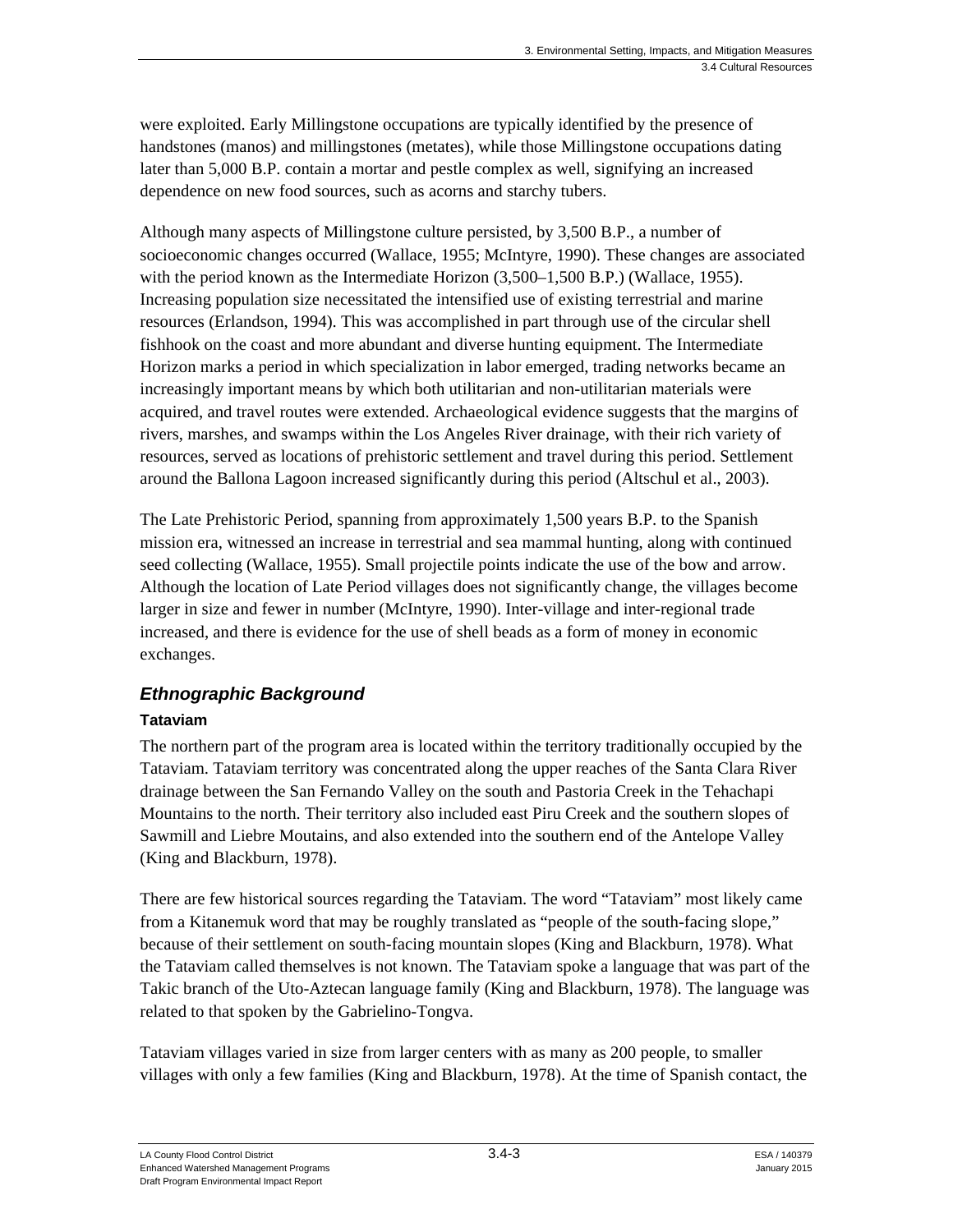Tataviam population is estimated to have been less than 1,000. Primary vegetable food sources included acorns, juniper berries, seeds, and yucca buds. Small game such as antelope and deer supplemented these foods. Trade networks between inland groups such as the Tataviam, the coastal regions, and desert regions enabled the trade of exotic materials such as shell, asphaltum, and steatite.

### **Gabrielino-Tongva**

The southern portion of the program area is located in a region traditionally occupied by the Takic-speaking Gabrielino-Tongva Indians. The term "Gabrielino" is a general term that refers to those Native Americans who were administered by the Spanish at the Mission San Gabriel Arcángel. Many contemporary Gabrielino identify themselves by the name "Tongva." Prior to European colonization, the Gabrielino-Tongva occupied a diverse area that included: the watersheds of the Los Angeles, San Gabriel, and Santa Ana rivers; the Los Angeles basin; and the islands of San Clemente, San Nicolas, and Santa Catalina (Kroeber, 1925). The Gabrielino language, like the Tataviam language, was part of the Takic branch of the Uto-Aztecan language family.

The Gabrielino-Tongva Indians were hunter-gatherers and lived in permanent communities located near the presence of a stable food supply. Community populations generally ranged from 50 to 100 inhabitants, although larger settlements may have existed. The Gabrielino-Tongva are estimated to have had a population numbering around 5,000 in the precontact period (Kroeber, 1925). Villages are reported to have been the most abundant in the San Fernando Valley, the Glendale Narrows area north of downtown, and around the Los Angeles River drainage (Gumprecht, 2001). Maps produced by early explorers indicate that at least 26 Gabrielino villages were within close proximity to known Los Angeles River courses, while an additional 18 villages were within reasonably close proximity to the river (Gumprecht, 2001).

Subsistence consisted of hunting, fishing, and gathering. Small terrestrial game were hunted with deadfalls, rabbit drives, and by burning undergrowth, while larger game such as deer were hunted using bows and arrows. Fish were taken by hook and line, nets, traps, spears, and poison (Bean and Smith, 1978). The primary plant resources were the acorn, gathered in the fall and processed in mortars and pestles, and various seeds that were harvested in late spring and summer and ground with manos and metates. The seeds included chia and other sages, various grasses, and islay or holly-leafed cherry.

Coming ashore on Santa Catalina Island in October of 1542, Juan Rodriguez Cabrillo was the first European to make contact with the Gabrielino-Tongva; the 1769 expedition of Gaspar de Portolá also passed through Gabrielino-Tongva territory (Bean and Smith, 1978). Native Americans suffered severe depopulation and their traditional culture was radically altered after Spanish contact. Nonetheless, Gabrielino-Tongva descendants still reside in the greater Los Angeles and Orange County areas and maintain an active interest in their heritage.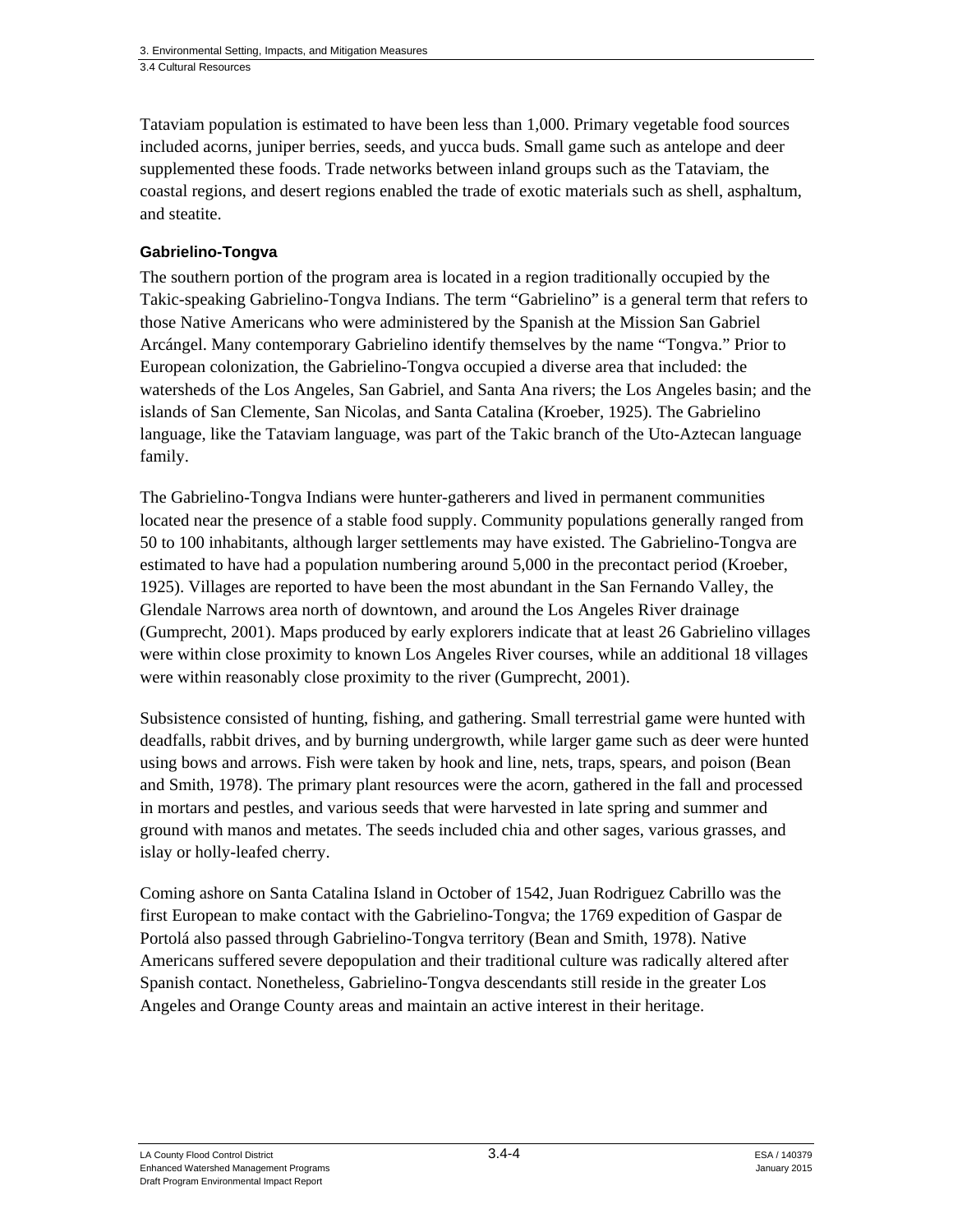# *Historic Setting*

## **Spanish Period (A.D. 1769-1821)**

Although Spanish explorers made brief visits to the region in 1542 and 1602, sustained contact with Europeans did not commence until the onset of the Spanish Period. In 1769 Gaspar de Portolá led an expedition from San Diego, passing through Los Angeles Basin, San Fernando Valley, and Santa Clarita Valley on its way to the San Francisco Bay (McCawley, 1996). This was followed in 1776 by the expedition of Father Francisco Garcés (Johnson and Earle, 1990).

In the late 18th century, the Spanish began establishing missions in California and forcibly relocating and converting native peoples. Two missions were located in the vicinity of the program area: Mission San Gabriel Arcángel, founded in 1771, and Mission San Fernando Rey de España, founded in 1797. Gabrielino-Tongva Indians were primarily sent to Mission San Gabriel to be baptized, although some were also baptized at Mission San Fernando. By 1820, most of the Tataviam population had been baptized at Mission San Fernando (California Missions Resource Center, 2012). Disease and hard labor took a toll on the native population in California; by 1900, the Native Californian population had declined by as much as 90 percent (Cook, 1978). In addition, native economies were disrupted, trade routes were interrupted, and native ways of life were significantly altered.

In an effort to promote Spanish settlement of Alta California, Spain granted several large land concessions from 1784 to 1821. At this time, unless certain requirements were met, Spain retained title to the land (State Lands Commission [SLC], 1982). Over 70 Spanish land grants were made within Los Angeles County.

On September 4, 1781, El Pueblo de la Reina de los Angeles was established not far from the site where Portolá and his men camped during their 1769 excursion. The original pueblo consisted of a central square surrounded by 12 houses and a series of agricultural fields (Gumprecht, 2001).

### **Mexican Period (A.D. 1821-1848)**

The Mexican Period began when Mexico won its independence from Spain in 1821. Mexico continued to promote settlement of California with the issuance of land grants. In 1833, Mexico began the process of secularizing the missions, reclaiming the majority of mission lands and redistributing them as land grants. Many ranchos continued to be used for cattle grazing by settlers during the Mexican Period. Hides and tallow from cattle became a major export for Californios (native Hispanic Californians) (Pitt, 1994; Starr, 2007).

After Mexico gained its independence, the city of Los Angeles became the capital of the California territory in 1835. But few visited the area and the town remained a "sleepy agricultural village" until the Gold Rush in 1848 (Gumprecht, 2001).

### **American Period (A.D. 1848-present)**

In 1846, the Mexican-American War broke out. Mexican forces were eventually defeated in 1847 and Mexico ceded California to the United States as part of the Treaty of Guadalupe Hildalgo in 1848. California officially became one of the United States in 1850.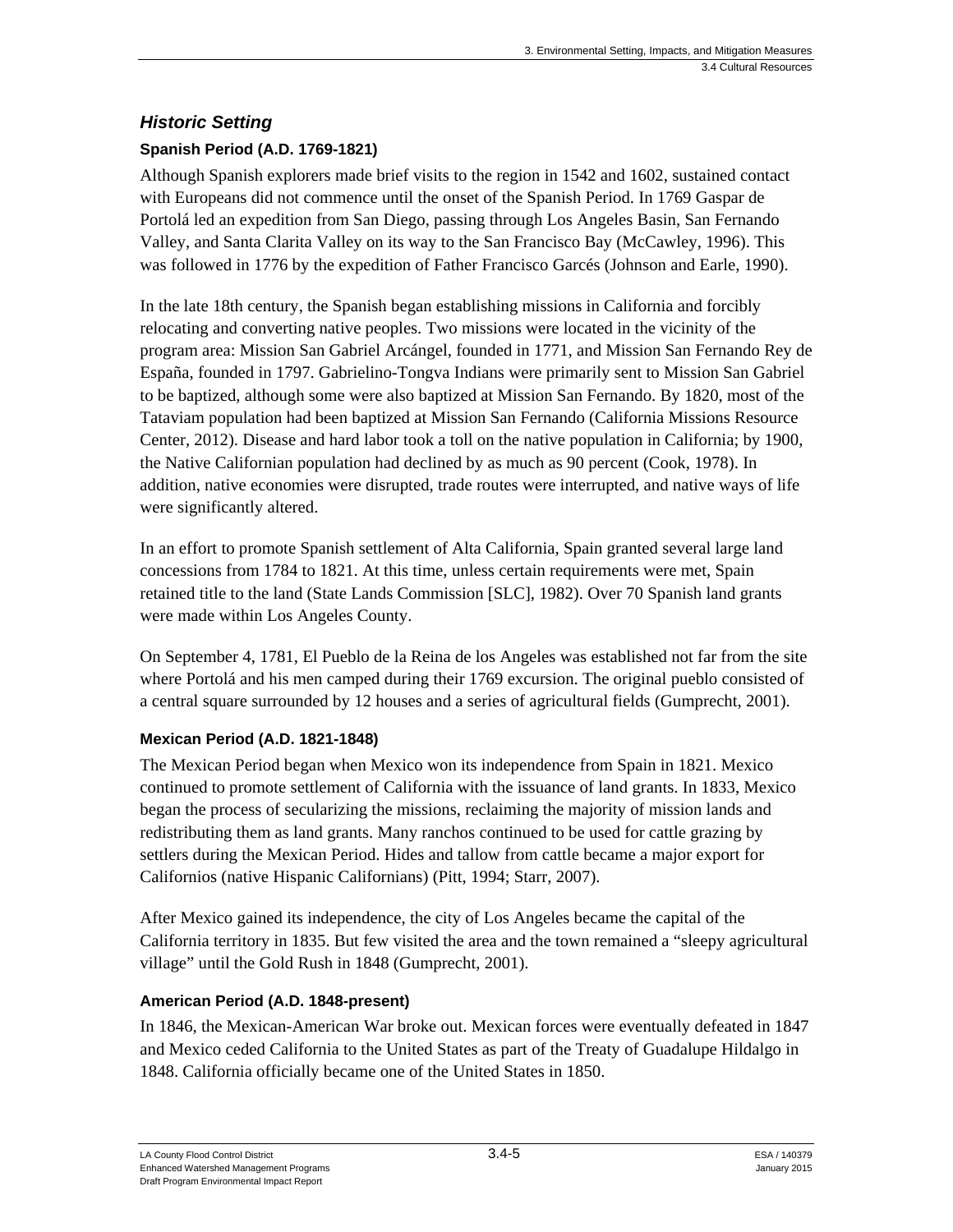The County of Los Angeles was established on February 18, 1850, as one of the 27 original counties, several months before California was admitted to the Union on September 9, 1850. It derived its name from the community of Los Angeles, which was designated the County seat. Parts of the county's territory were given to San Bernardino County in 1853, to Kern County in 1866 and to Orange County in 1889 (County of Los Angeles, 2014).

When the discovery of gold in Northern California was announced in 1848, a huge influx of people from other parts of North America flooded into California. The increased population provided an additional outlet for California cattle. As demand increased, the price of beef skyrocketed and California reaped the benefits. However, a devastating flood in 1861, followed by droughts in 1862 and 1864, led to a rapid decline of the cattle industry; over 70 percent of cattle perished during these droughts (McWilliams, 1949; Dinkelspiel, 2008). This event, coupled with the burden of proving ownership of their lands, caused many Californians to lose their lands during this period (McWilliams, 1949). Former ranchos were subsequently subdivided and sold for agriculture and residential settlement.

The first transcontinental railroad was completed in 1869, connecting San Francisco with the eastern United States. Newcomers poured into Northern California. Southern California experienced a trickle-down effect, as many of these newcomers made their way south. The Southern Pacific Railroad extended this line from San Francisco to Los Angeles in 1876. The second transcontinental line, the Santa Fe, was completed in 1886 and caused a fare war, driving fares to an unprecedented low. Settlers flooded into the region and the demand for real estate skyrocketed. As real estate prices soared, land that had been farmed for decades outlived its agricultural value and was sold to become residential communities. The subdivision of the large ranchos took place during this time (Meyer, 1981; McWilliams, 1949).

The city of Los Angeles would experience its greatest growth in the 1880s when two more direct rail connections to the East Coast were constructed. The resulting fare wars led to an unprecedented real estate boom. Despite a subsequent collapse of the real estate market, the population of Los Angeles increased 350 percent from 1880 to 1890 (Dinkelspiel, 2008). From 1890 to 1900, the city continued to grow, and many infrastructure projects were completed during this decade (McWilliams, 1949). E.L. Doheny discovered oil in 1892, adding fuel to the flame, and the population doubled by 1900. From 1900 to 1920, Los Angeles became a tourist mecca (McWilliams, 1949). The Los Angeles Aqueduct was constructed and a large portion of the San Fernando Valley annexed to the city during the first decade of the 20th century. From 1920 to 1930, Los Angeles experienced another population explosion, due in part to the automobile and the development of the movie industry. During the first three decades of the 20th century, more than two million people moved to Los Angeles County, transforming it from a largely agricultural region into a major metropolitan area with a population of 2.8 million within the city of Los Angeles and over 7 million within Los Angeles County by 1970 (U.S. Bureau of the Census, 1998; 1995).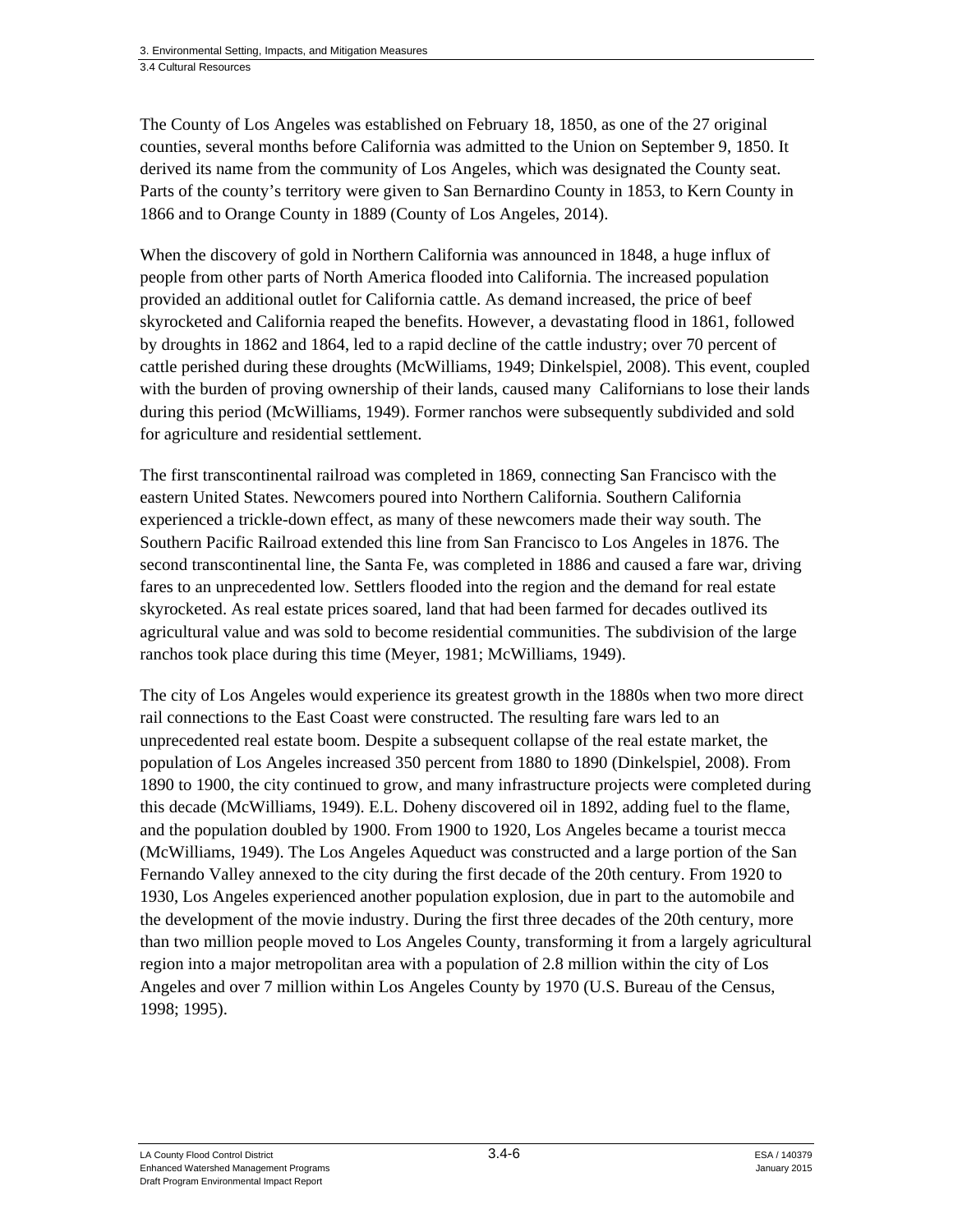# **Geoarchaeological Review**

A project's probability for encountering archaeological resources depends upon three factors: (1) original formation of an archaeological deposit, (2) post-depositional (mainly geomorphic) processes following deposition of archaeological remains, and (3) project-specific ground disturbances. The original formation of an archaeological deposit in any particular place requires a past human presence as well as behaviors that result in material culture residue. The formation of archaeological deposits is conditioned by the dynamic interaction of paleoenvironmental factors (e.g., past climate, availability of water, abundance of subsistence resources) with a culture's economic, technological, social, and other behavioral systems. As Meyer et al. (2010) have pointed out: "Archaeological deposits are not randomly distributed throughout the landscape, but tend to occur in specific geo-environmental settings." While there seems to be no commonly agreed upon set of landform characteristics for predicting locations in which archaeological sites would be expected to form, landform slope and proximity to water have been invoked as useful predictors in central California (Meyer et al., 2010) and may be relevant to the program area. Stated simply, flat landforms near permanent sources of water tend to be strongly associated with archaeological deposits, while sloping landforms that lack water tend not to have archaeological deposits (Meyer et al., 2010).

Original formation of an archaeological deposit is a necessary, but not sufficient, condition to ensure that an archaeological site is still present centuries or millennia later. Post-depositional conditions must be suitable for preserving archaeological deposits for them to be discovered in the future. Geomorphological processes may work to either preserve or protect archaeological deposits, and their effects may vary depending on the specific setting. Landslides, for example, may displace and destroy archaeological sites at the top of a bluff, but may cover and protect sites at the bottom or toe of the bluff. In a similar vein, fluvial processes may erode archaeological sites along river cutbanks, but may deeply bury archaeological sites along the channel's floodplain. Absence of natural depositional forces—at the top a mountain ridgeline, for example—leave cultural materials exposed to the elements increasing their chance of destruction. Bedrock outcroppings, where little to no soil formation typically takes place, may lack sufficient matrix to cover and preserve traces of past human activity. One of the forces most capable of destroying archaeological sites is human activities. Agriculture, development of infrastructure, and urbanization especially can disturb and destroy archaeological sites, particularly surface or shallow sites, over immense areas.

If the various Enhanced Watershed Management Program (EWMP) projects and approaches may be likened to different types of infrastructure development, then their potential effects to archaeological deposits can be understood in terms of human activity impacts. Program actions that would result in large areas of deep ground disturbance would have a greater probability for encountering and impacting buried archaeological deposits than approaches resulting in more limited horizontal and vertical disturbances.

The program area is bounded on the northwest by the Santa Monica Mountains, on the northeast by the San Gabriel Mountains, on the southeast by the Orange County coastal plain, and on the west and southwest by the Pacific Ocean. The program area largely consists of the Los Angeles,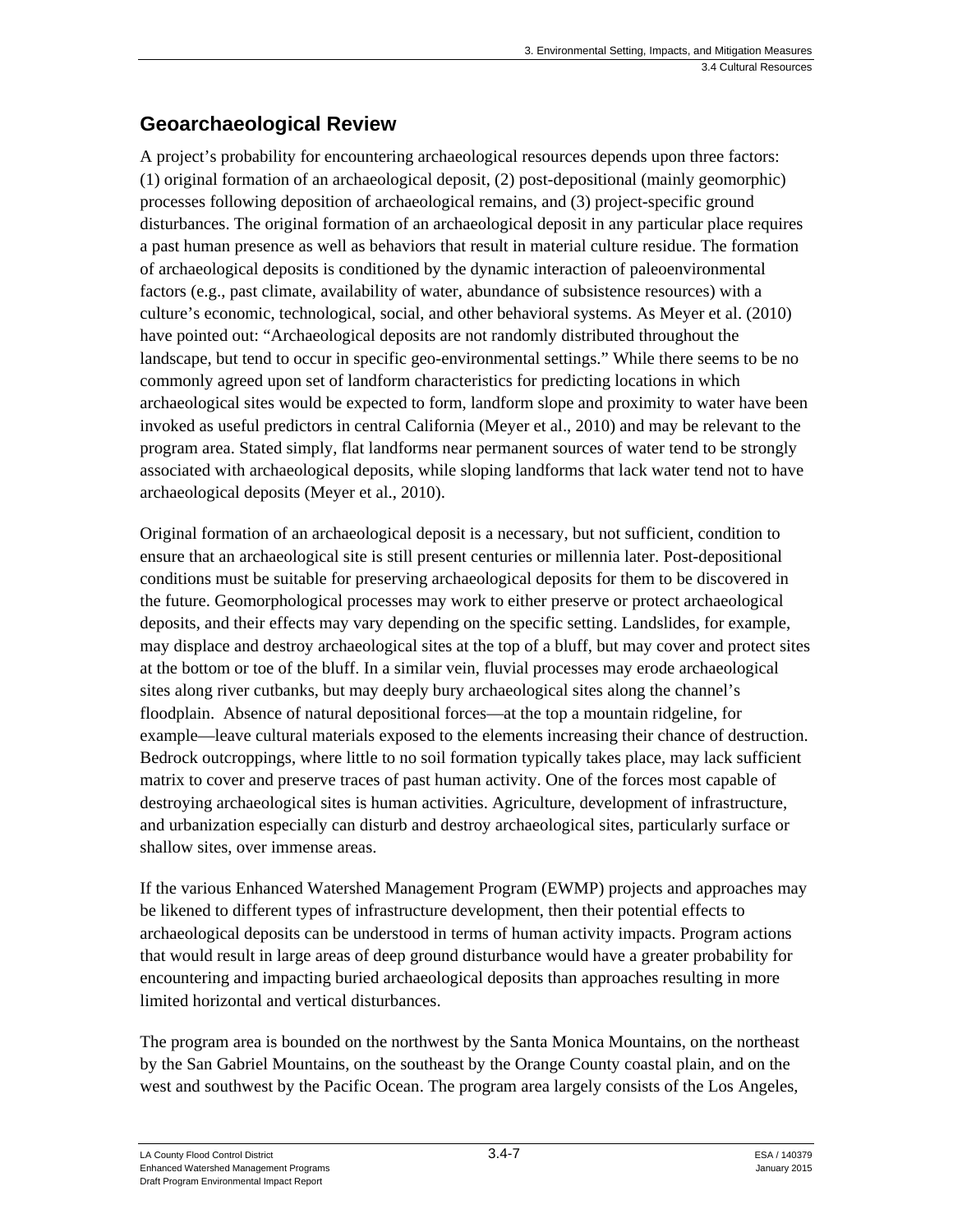Santa Clara, San Gabriel Rivers, Santa Monica Bay, and the Dominguez Channel Watersheds, and includes the Los Angeles Basin, San Fernando, and Santa Clarita Valleys. Topography varies regionally from sea level at the coast to several thousand feet in the surrounding mountains.

Broadly, erosion of bedrock out of the San Gabriel and Santa Monica Mountains during the Pleistocene and Holocene has resulted in construction of a broad and recent alluvial plain (Los Angeles Basin) between the mountain foothills and the coast. With few exceptions, this plain has been heavily urbanized and modified within the last century. Tectonism and over-steepening has resulted in formation of extensive landslide zones within the mountains and foothills, and many low-lying valleys are filled with colluvium and/or alluvium. Urbanization has occurred within of these valleys, as well as overlooking ridgelines.

The archaeological potential of the program area will be highly variable depending on local conditions. The low-lying alluvial plain and coastlines would be expected to have been preferred areas for past subsistence and occupation, and archaeological sites in these areas may have been subject to substantial burial. However, the extensive urbanization of these areas makes it likely that a high percentage of archaeological sites that once existed have been subject to disturbance or destruction by humans. On the other hand, while foothills and mountains may have been less favored for occupation because of their steeper slopes and more limited access to water, these areas have generally been subject to less development.

# **Paleontological Resources**

The majority of the program area lies within the Los Angeles Basin, which is characterized by relatively flat (slight dip to the south) alluviated areas punctuated by tectonically uplifted highlands that drain into lower-lying areas and eventually the Pacific Ocean. It is these drainages that are, in part, responsible for the thick sequence of terrestrial sedimentary rocks that underlie much of the greater Los Angeles area and the diversity of fossils contained therein. During much of the early geological history of the program area, from the Early Miocene (approximately 23 million years before present) to the Late Pleistocene (approximately 11,000 years before present) sea level was much higher than today, and the much of the area was under water. Thick, richly fossiliferous (fossil-bearing) marine sedimentary sequences underlie much of the area, and where significant uplift has occurred because of tectonic forces, these fossil-rich rocks are exposed at the surface.

The following analysis of paleontological sensitivity within the program boundaries is based on available surficial geological mapping, published and unpublished technical reports, published scientific journals, and the University of California Museum of Paleontology online specimen database. No museum paleontological records searches were enlisted for this analysis. Because of the large geographic area and complex geology represented by the proposed program, surficial geological units and paleontological resources are outlined separately by each of the five watersheds (Santa Clara River, Los Angeles River, San Gabriel River, Santa Monica Bay, and Dominguez Channel), as shown in Figure 1-1. Furthermore, igneous and metamorphic rock units are omitted from this analysis because of they have no potential to yield significant paleontological resources.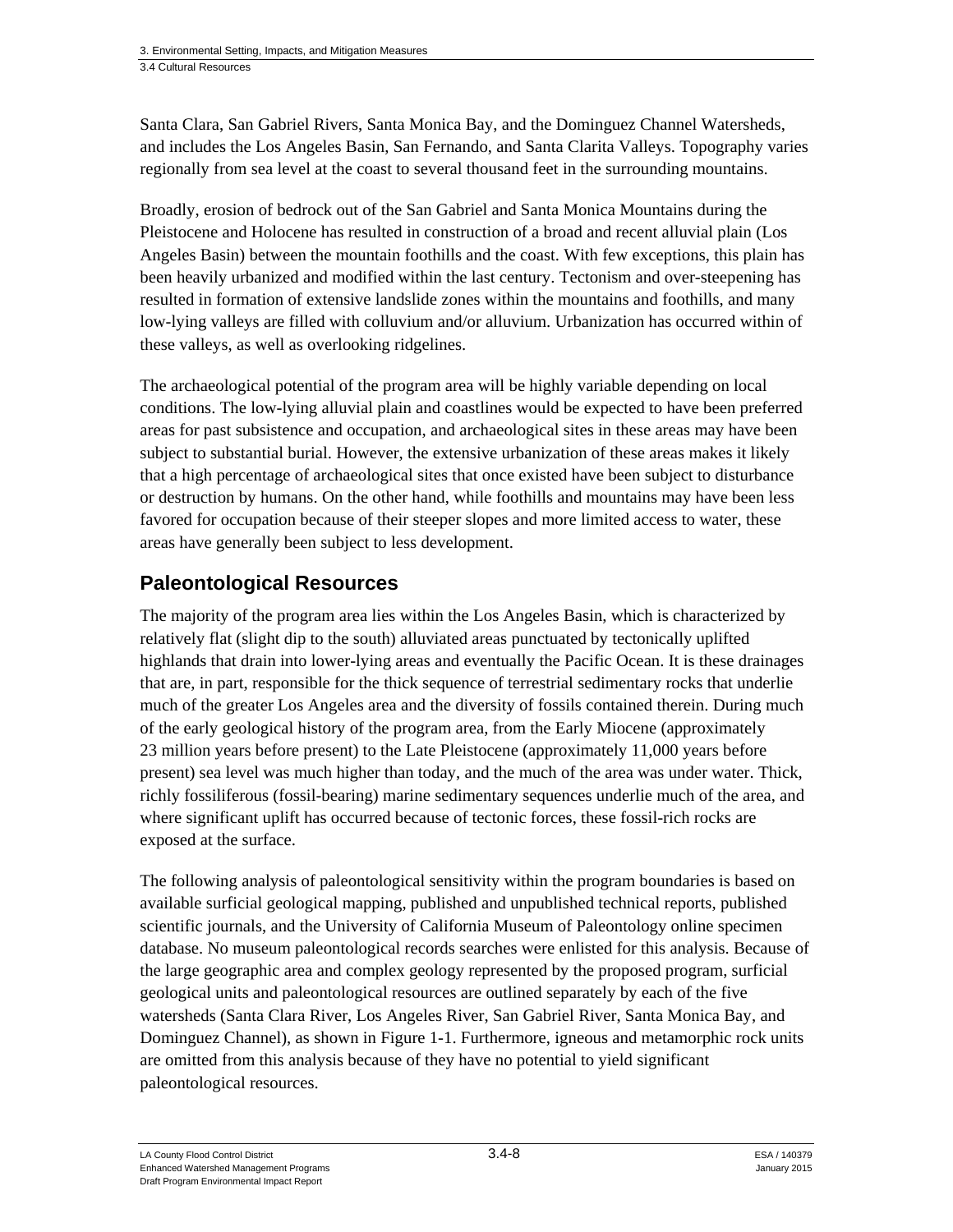Units are assigned a sensitivity rating based on Society for Vertebrate Paleontology (SVP) guidelines. The SVP has outlined criteria for screening the paleontological potential of rock units and has established assessment and mitigation procedures tailored to accommodating such potential. The SVP established four categories of paleontological sensitivity (potential) for rock units: high, undetermined, low, and no potential (SVP, 2010):

- **High Potential.** Rock units (or formations) in which vertebrate or significant invertebrate fossils have been found. These rock units include sedimentary and some volcanic formations that contain significant fossil resources anywhere within their geographic extent and sedimentary deposits formed in a time period or composed of materials suitable for the preservation of fossils. Only invertebrate fossils that provide new information on existing flora or fauna or on the age of a rock unit would be considered significant.
- **Undetermined Potential.** Rock units for which little information is available concerning their paleontological content, geologic age, and depositional environment are considered to have undetermined potential. Further study is necessary to determine if these rock units have high or low potential to contain significant paleontological resources. A field survey by a qualified professional paleontologist to specifically determine the paleontological resource potential of these rock units is required before a paleontological resource impact mitigation program can be developed. In cases where no subsurface data are available, paleontological potential can sometimes be determined by strategically located excavations into subsurface stratigraphy.
- Low Potential. Rock units that have few, if any, records of vertebrate fossils in institutional collections, or that have been shown in surveys or paleontological literature to be largely absent of fossil resources. Low-potential rocks also include metamorphic and igneous rocks other than some volcanic rocks.
- **No Potential.** Some rock units have no potential to contain significant paleontological resources, for instance high- grade metamorphic rocks (such as gneisses and schists) and plutonic igneous rocks (such as granites and diorites). Rock units with no potential require no protection or impact mitigation measures relative to paleontological resources. Units with no potential are not included in the following discussion.

**Table 3.4-1** identifies paleontologically sensitive geologic formations within the region.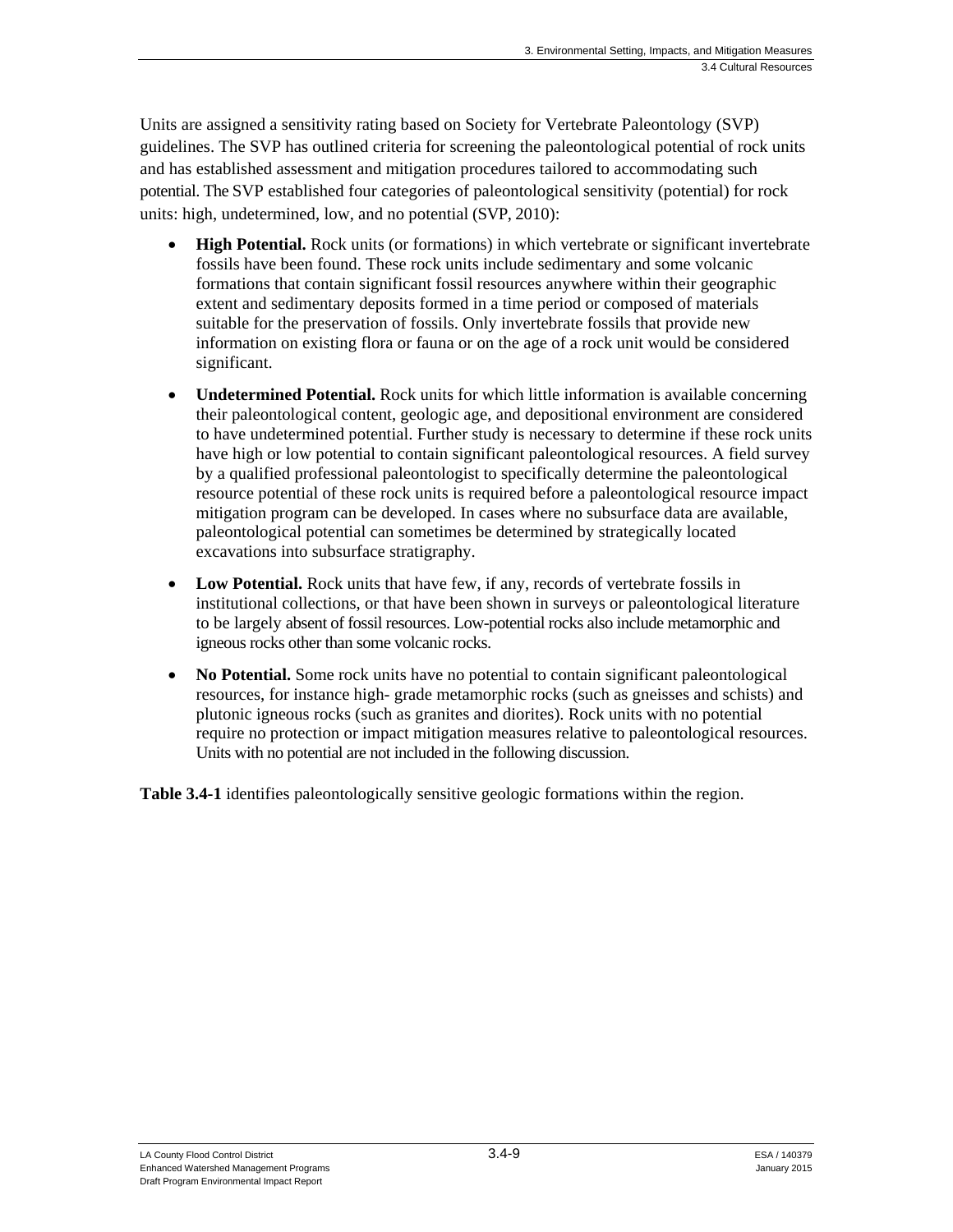3.4 Cultural Resources

l.

#### **TABLE 3.4-1 PALEONTOLOGICALLY SENSITIVE GEOLOGIC UNITS/FORMATIONS WITHIN THE PROGRAM AREA**

| <b>Geologic Unit/Formation</b>                                        | Sensitivity          | Watershed                                                     |  |
|-----------------------------------------------------------------------|----------------------|---------------------------------------------------------------|--|
| <b>Recent Surficial Sediments (Quaternary</b><br>alluvium, slopewash) | Low, higher at depth | All                                                           |  |
| Pleistocene (Older) Alluvium and Quaternary<br><b>Terrace Deposit</b> | High                 | All                                                           |  |
| Pacoima Formation                                                     | Undetermined         | Los Angeles River                                             |  |
| La Habra Formation                                                    | High                 | San Gabriel River                                             |  |
| Saugus Formation                                                      | High                 | Santa Clara River and Los Angeles River                       |  |
| San Pedro Sand                                                        | High                 | Los Angeles River and Santa Monica Bay                        |  |
| Inglewood Formation                                                   | Undetermined         | San Gabriel River                                             |  |
| Fernando Formation                                                    | High                 | Santa Clara River and Los Angeles River                       |  |
| Pico Formation                                                        | High                 | Los Angeles River and Santa Monica Bay                        |  |
| <b>Modelo Formation</b>                                               | High                 | Los Angeles River                                             |  |
| The Towsley Formation                                                 | High                 | Santa Clara River and Los Angeles River                       |  |
| Ridge Basin Group                                                     | High                 | Santa Clara River                                             |  |
| Sisquoc Formation                                                     | High                 | Santa Clara River and Los Angeles River                       |  |
| <b>Puente Formation</b>                                               | High                 | San Gabriel River                                             |  |
| Late Miocene Unnamed Marine Strata                                    | Undetermined         | Los Angeles River and Santa Monica Bay                        |  |
| Castaic Formation                                                     | High                 | Santa Clara River                                             |  |
| The Monterey Formation                                                | High                 | Santa Clara River                                             |  |
| Mint Canyon Formation                                                 | High                 | Santa Clara River and Los Angeles River                       |  |
| Topanga Formation                                                     | High                 | Los Angeles River, Santa Monica Bay, and<br>San Gabriel River |  |
| <b>Trancas Formation</b>                                              | Undetermined         | Santa Monica Bay                                              |  |
| <b>Tick Canyon Formation</b>                                          | High                 | Santa Clara River                                             |  |
| Vasquez Formation                                                     | Low                  | Santa Clara River                                             |  |
| Sespe-Vaqueros Formations                                             | High                 | Santa Clara River and Santa Monica Bay                        |  |
| Llajas Formation                                                      | High                 | Los Angeles River and Santa Monica Bay                        |  |
| Eocene Unnamed marine strata                                          | Undetermined         | Los Angeles River and Santa Monica Bay                        |  |
| Santa Susana Formation                                                | High                 | Los Angeles River and Santa Monica Bay                        |  |
| <b>Martinez Formation</b>                                             | High                 | Los Angeles River                                             |  |
| Chico Formation                                                       | High                 | Los Angeles River                                             |  |
| <b>Chatsworth Formation</b>                                           | High                 | Los Angeles River                                             |  |

SOURCES: Dibblee, 1996, 1997a, 1997b, 1997c, 1997d; Dibblee and Ehrenspeck 1989a, 1989b, 1990, 1991a, 1991b, 1991c, 1991d, 1992a, 1992b, 1992c, 1993a, 1993b, 1996a, 1996b, 1998, 1999, 2001a, 2001b; Dibblee et al., 1993, 1999; Dibblee and Minch, 2003, 2007; Durham et al., 1954; Evans and Miller, 1978; Fierstine et al, 2012; Groves 1991a, 1991b; Jennings, 1962; Kellogg, 1925, 1929; Kern, 1973; Koch et al., 1974; Maxson, 1930; Mount, 1971; Parham et al., 2003; Repenning, 1977; Smith et al., 2002; Squires, 1979, 2001; Squires et al., 2006; Stanton, 1960; Whistler, 1967; Yerkes and Campbell, 2005.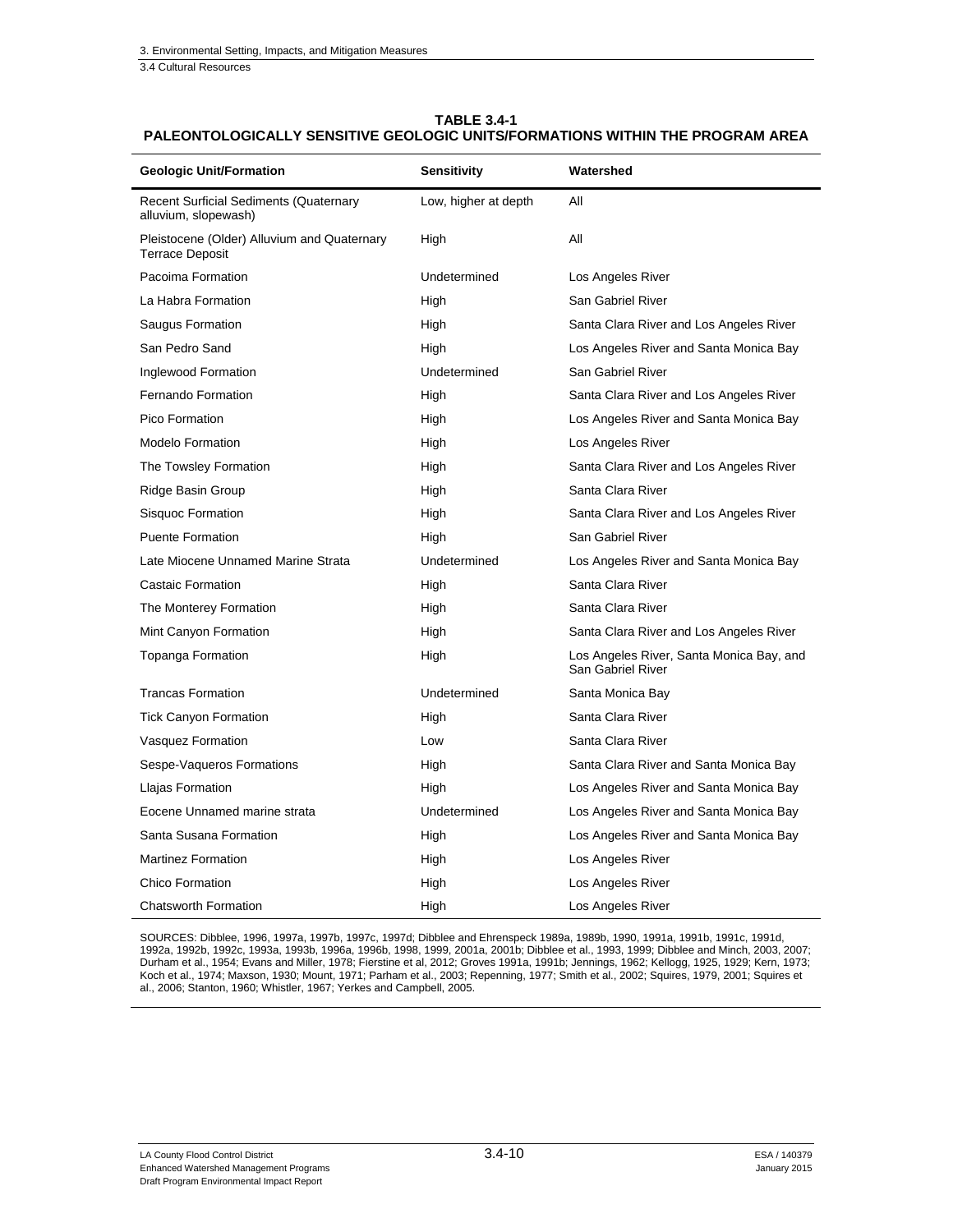# 3.4.2 Regulatory Setting

Federal, state, and local governments have developed laws and regulations designed to protect significant cultural resources that may be affected by actions that they undertake or regulate. The National Historic Preservation Act (NHPA) and CEQA are the primary federal and state laws governing preservation of historic and archaeological resources of national, regional, state, and local significance. If individual projects entail a federal nexus, such as a federal approval, federal funding, or federal property, federal historic preservation laws such as the NHPA may apply.

# **Federal**

### *National Historic Preservation Act of 1966*

Enacted in 1966, the NHPA declared a national policy of historic preservation and instituted a multifaceted program, administered by the Secretary of the Interior, to encourage the achievement of preservation goals at the federal, state, and local levels. Section 106 of the NHPA states that federal agencies with direct or indirect jurisdiction over federally funded, assisted, or licensed undertakings must take into account the effect of the undertaking on any historic property that is included in, or eligible for inclusion in, the National Register of Historic Places (NRHP) and that the ACHP must be afforded an opportunity to comment. The steps of the Section 106 process are accomplished through consultation with the State Historic Preservation Office, federally recognized Indian tribes, local governments, and other interested parties. The goal of consultation is to identify potentially affected historic properties, assess effects to such properties, and seek ways to avoid, minimize, or mitigate any adverse effects on such properties.

# *National Register of Historic Places*

The NRHP was established by the NHPA of 1966, as "an authoritative guide to be used by federal, state, and local governments, private groups and citizens to identify the Nation's historic resources and to indicate what properties should be considered for protection from destruction or impairment" (Code of Federal Regulations 36 Section 60.2). The NRHP recognizes both historical-period and prehistoric archaeological properties that are significant at the national, state, and local levels.

To be eligible for listing in the NRHP, a resource must be significant in American history, architecture, archaeology, engineering, or culture. Districts, sites, buildings, structures, and objects of potential significance must meet one or more of the following four established criteria (U.S. Department of the Interior, 1995):

- A. Are associated with events that have made a significant contribution to the broad patterns of our history.
- B. Are associated with the lives of persons significant in our past.
- C. Embody the distinctive characteristics of a type, period, or method of construction or that represent the work of a master, or that possess high artistic values, or that represent a significant and distinguishable entity whose components may lack individual distinction.
- D. Have yielded, or may be likely to yield, information important in prehistory or history.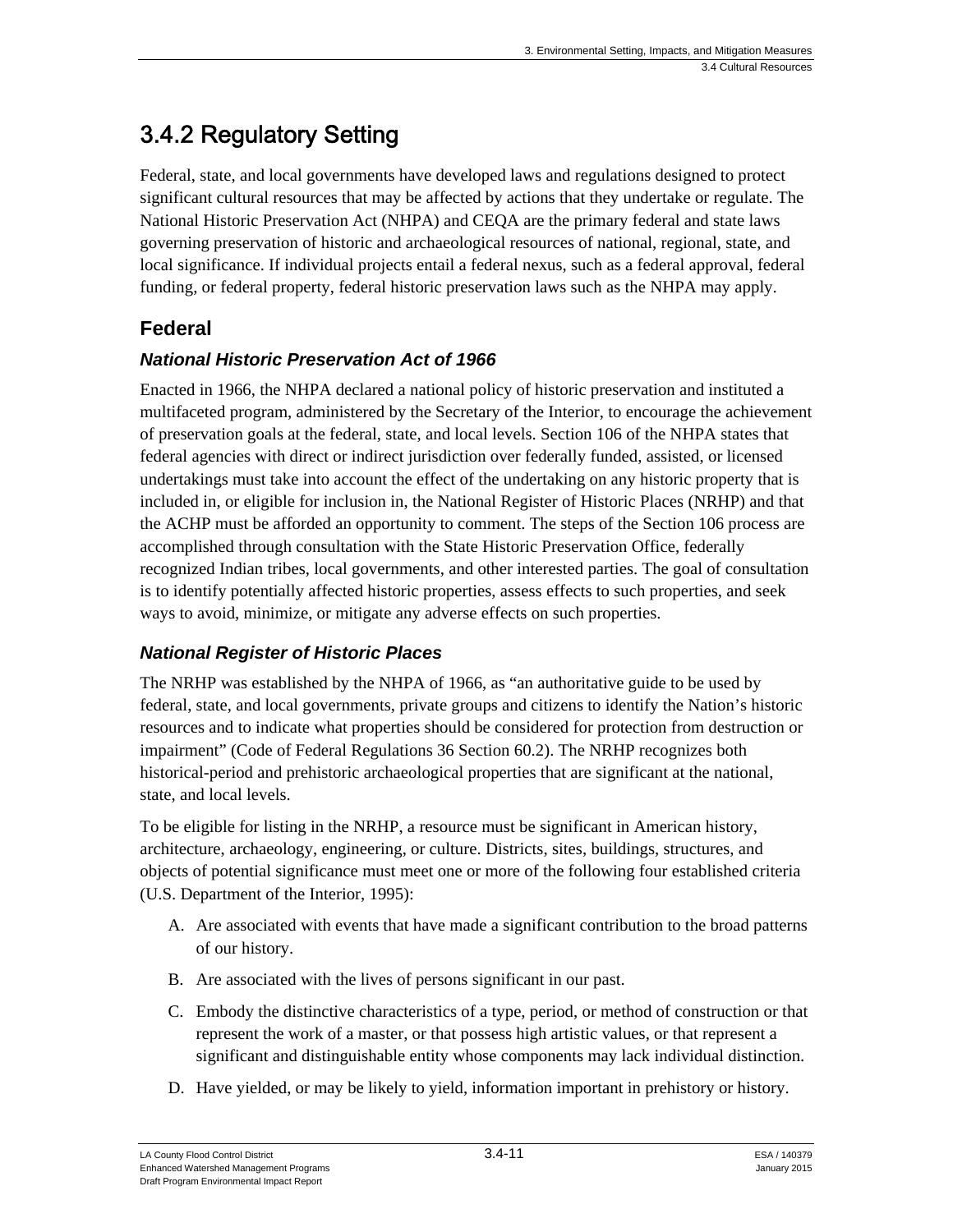Unless the property possesses exceptional significance, it must be at least 50 years old to be eligible for NRHP listing (U.S. Department of the Interior, 1995).

In addition to meeting the criteria of significance, a property must have integrity. Integrity is defined as "the ability of a property to convey its significance" (U.S. Department of the Interior, 1995). The NRHP recognizes seven qualities that, in various combinations, define integrity: location, design, setting, materials, workmanship, feeling, and association. To retain historic integrity a property must possess several, and usually most, of these seven aspects. Thus, the retention of the specific aspects of integrity is paramount for a property to convey its significance.

# **State**

# *California Register of Historical Resources*

Under the California Public Resources Code, Section 5024.19(a), the California Register of Historical Resources (CRHR) was created in 1992 and implemented in 1998 as "an authoritative guide in California to be used by State and local agencies, private groups, and citizens to identify the State's historical resources and to indicate what properties are to be protected, to the extent prudent and feasible, from substantial adverse change." Certain properties, including those listed in or formally determined eligible for listing in the NRHP and California Historical Landmarks numbered 770 and higher, are automatically included in the CRHR. Other properties recognized under the California Points of Historical Interest program, identified as significant in historical resources surveys or designated by local landmarks programs, may be nominated for inclusion in the CRHR. A resource, either an individual property or a contributor to a historic district, may be listed in the CRHR if the State Historical Resources Commission determines that it meets one or more of the following criteria, which are modeled on NRHP criteria:

- **Criterion 1.** It is associated with events that have made a significant contribution to the broad patterns of California's history and cultural heritage.
- **Criterion 2.** It is associated with the lives of persons important in our past.
- **Criterion 3.** It embodies the distinctive characteristics of a type, period, region, or method of construction; represents the work of an important creative individual; or possesses high artistic values.
- Criterion 4. It has yielded, or may be likely to yield, information important in history or prehistory.

Furthermore, under California Public Resources Code (PRC) 5024.1, Title 14 California Code of Regulations (CCR), Section 4852(c), a cultural resource must retain integrity to be considered eligible for the CRHR. Specifically, it must retain sufficient character or appearance to be recognizable as a historical resource and convey reasons of significance. Integrity is evaluated with regard to retention of such factors as location, design, setting, materials, workmanship, feeling, and association.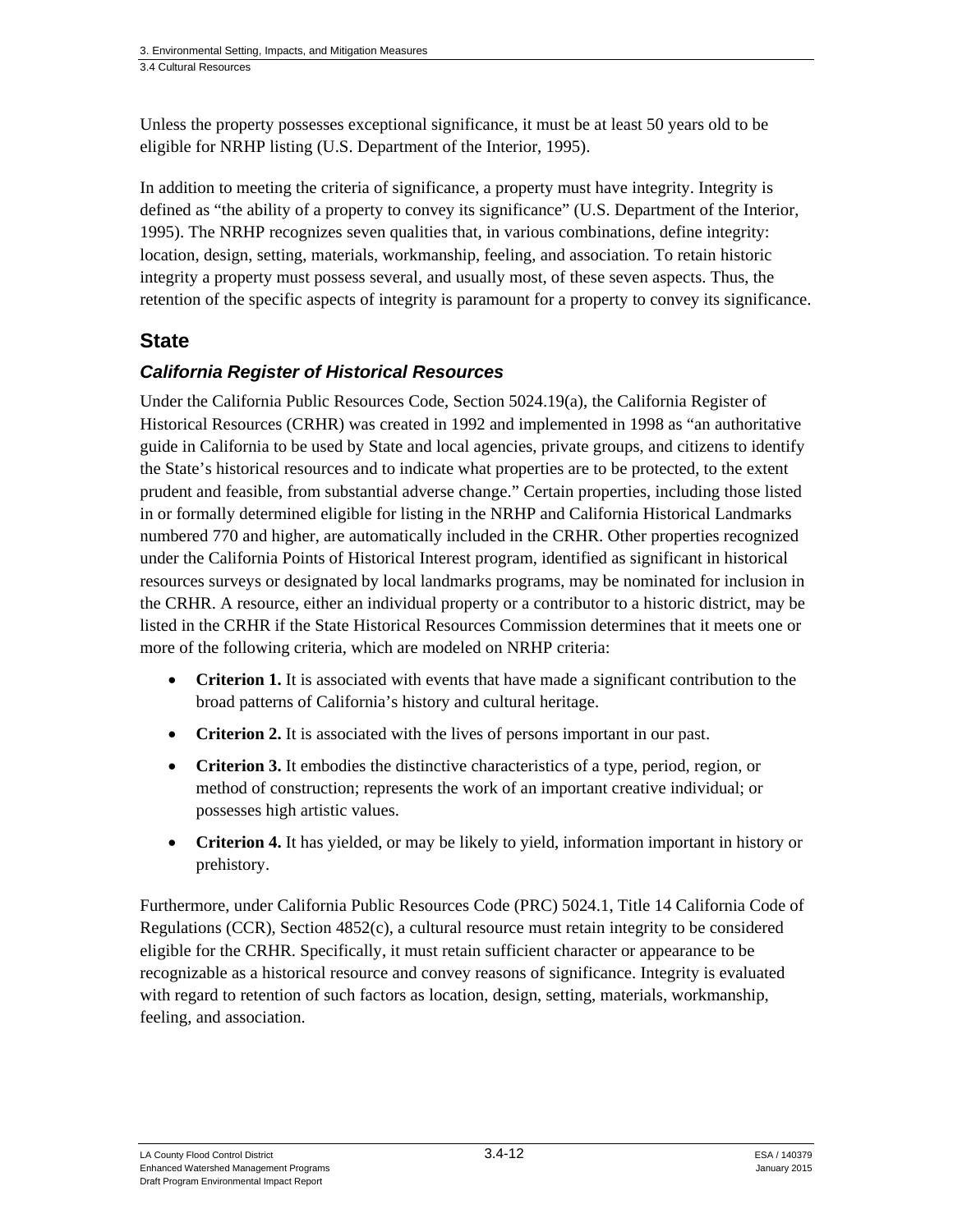# *California Historical Landmarks*

California Historical Landmarks (CHLs) are buildings, structures, sites, or places that have anthropological, cultural, military, political, architectural, economic, scientific or technical, religious, experimental, or other value and that have been determined to have statewide historical significance by meeting at least one of the criteria listed below. The resource also must be approved for designation by the County Board of Supervisors (or the city or town council in whose jurisdiction it is located); be recommended by the State Historical Resources Commission; and be officially designated by the Director of California State Parks. The specific standards now in use were first applied in the designation of CHL #770. CHLs #770 and above are automatically listed in the CRHR.

To be eligible for designation as a landmark, a resource must meet at least one of the following criteria:

- It is the first, last, only, or most significant of its type in the state or within a large geographic region (Northern, Central, or Southern California).
- It is associated with an individual or group having a profound influence on the history of California.
- It is a prototype of, or an outstanding example of, a period, style, architectural movement or construction or is one of the more notable works or the best surviving work in a region of a pioneer architect, designer, or master builder.

### *California Points of Historical Interest*

California Points of Historical Interest (PHIs) are sites, buildings, features, or events that are of local (city or county) significance and have anthropological, cultural, military, political, architectural, economic, scientific or technical, religious, experimental, or other value. PHI designated after December 1997 and recommended by the SHRC are also listed in the CRHR. No historic resource may be designated as both a landmark and a point. If a point is later granted status as a landmark, the point designation will be retired. In practice, the point designation program is most often used in localities that do not have a locally enacted cultural heritage or preservation ordinance.

To be eligible for designation as a PHI, a resource must meet at least one of the following criteria:

- It is the first, last, only, or most significant of its type within the local geographic region (city or county).
- It is associated with an individual or group having a profound influence on the history of the local area.
- It is a prototype of, or an outstanding example of, a period, style, architectural movement or construction or is one of the more notable works or the best surviving work in the local region of a pioneer architect, designer, or master builder.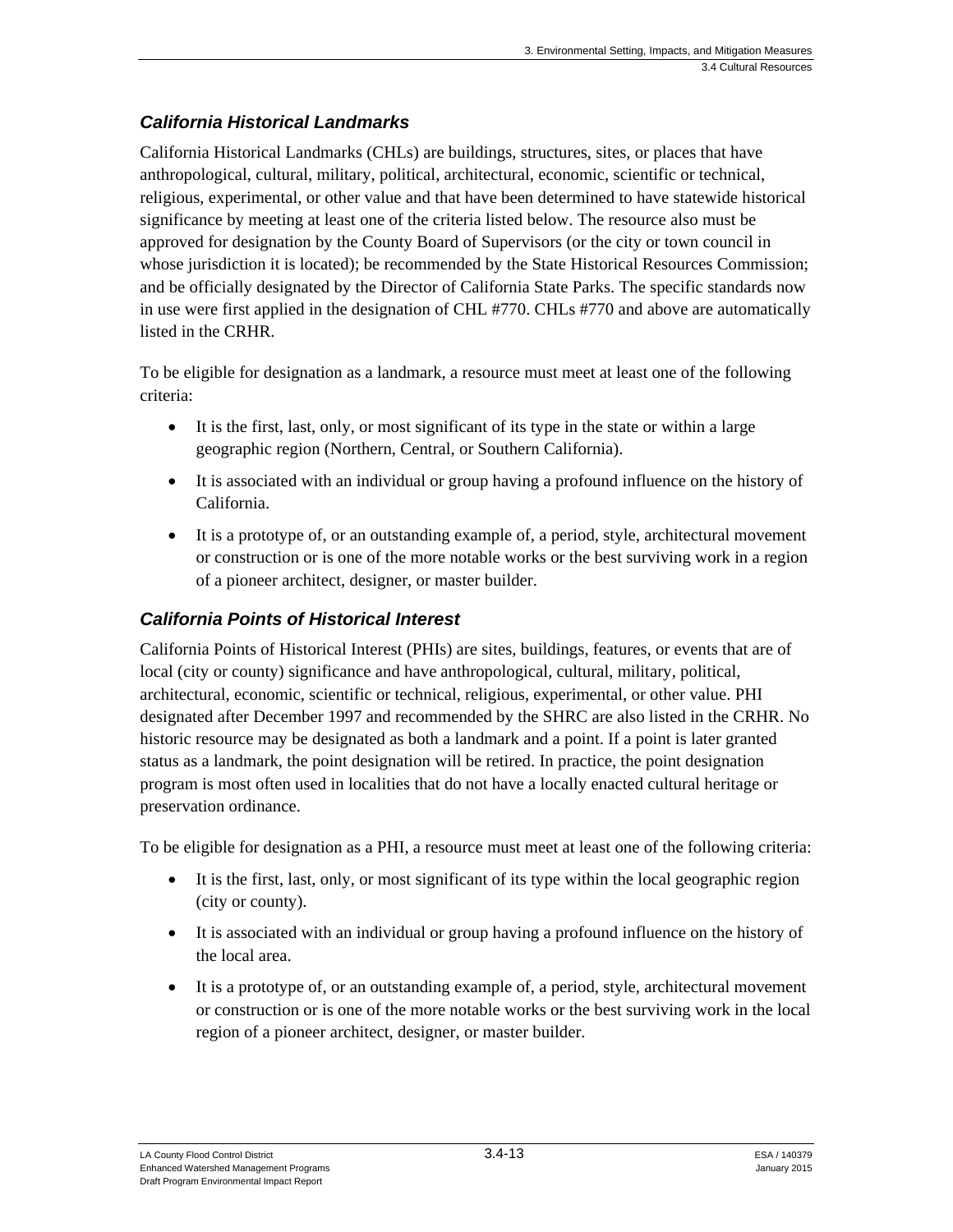### *California Environmental Quality Act*

CEQA is the principal statute governing environmental review of projects occurring in the state and is codified at PRC Section 21000 et seq. CEQA requires lead agencies to determine if a project would have a significant effect on the environment, including significant effects on historical or archaeological resources.

Under CEQA (Section 21084.1), a project that may cause a substantial adverse change in the significance of an historical resource is a project that may have a significant effect on the environment. The CEQA Guidelines (Title 14 CCR Section 15064.4) recognize that an historical resource includes: (1) a resource listed in, or determined to be eligible by the State Historical Resources Commission, for listing in the CRHR; (2) a resource included in a local register of historical resources, as defined in PRC Section 5020.1(k) or identified as significant in a historical resource survey meeting the requirements of PRC Section 5024.1(g); and (3) any object, building, structure, site, area, place, record, or manuscript which a lead agency determines to be historically significant or significant in the architectural, engineering, scientific, economic, agricultural, educational, social, political, military, or cultural annals of California by the lead agency, provided the lead agency's determination is supported by substantial evidence in light of the whole record. The fact that a resource does not meet the three criteria outlined above does not preclude the lead agency from determining that the resource may be an historical resource as defined in PRC Sections 5020.1(j) or 5024.1.

If a lead agency determines that an archaeological site is a historical resource, the provisions of Section 21084.1 of CEQA and Section 15064.4 of the CEQA Guidelines apply. If a project may cause a substantial adverse change (defined as physical demolition, destruction, relocation, or alteration of the resource or its immediate surroundings such that the significance of an historical resource would be materially impaired) in the significance of an historical resource, the lead agency must identify potentially feasible measures to mitigate these effects (CEQA Guidelines Sections 15064.4(b)(1), 15064.4(b)(4)).

If an archaeological site does not meet the historical resource criteria contained in the CEQA Guidelines, then the site may be treated in accordance with the provisions of Section 21083, which is a unique archaeological resource. As defined in Section 21083.2 of CEQA a "unique" archaeological resource is an archaeological artifact, object, or site, for which it can be clearly demonstrated that without merely adding to the current body of knowledge, there is a high probability that it meets any of the following criteria:

- Contains information needed to answer important scientific research questions and there is a demonstrable public interest in that information.
- Has a special and particular quality such as being the oldest of its type or the best available example of its type.
- Is directly associated with a scientifically recognized important prehistoric or historic event or person.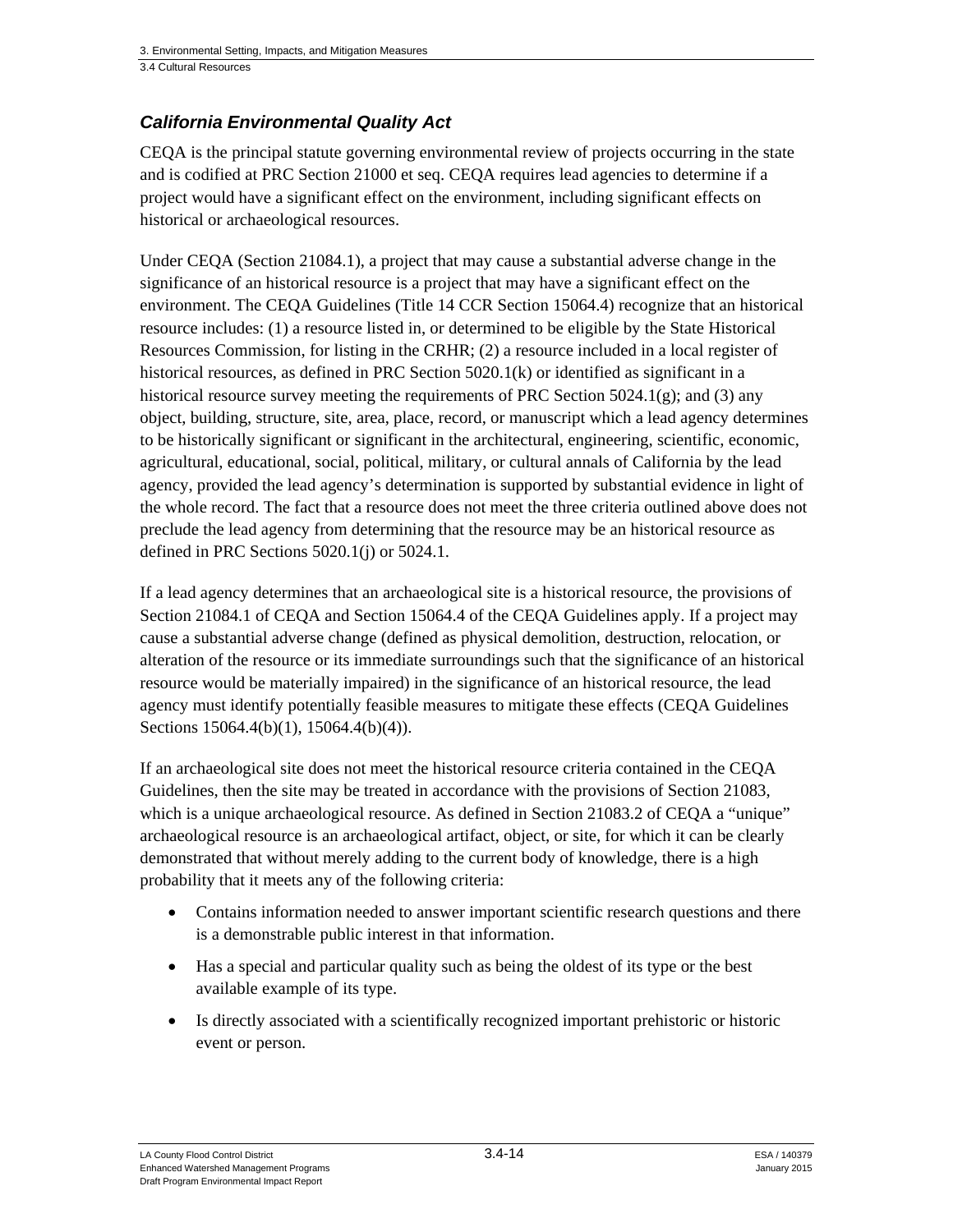If an archaeological site meets the criteria for a unique archaeological resource as defined in Section 21083.2, then the site is to be treated in accordance with the provisions of Section 21083.2, which state that if the lead agency determines that a project would have a significant effect on unique archaeological resources, the lead agency may require reasonable efforts be made to permit any or all of these resources to be preserved in place (Section 21083.1(a)). If preservation in place is not feasible, mitigation measures shall be required.

The CEQA Guidelines note that if an archaeological resource is neither a unique archaeological nor a historical resource, the effects of the project on those resources shall not be considered a significant effect on the environment (CEQA Guidelines Section  $15064.4(c)(4)$ ).

# *Senate Bill 18*

Senate Bill 18 (SB 18), which went into effect January 1, 2005, requires local governments (city and county) to consult with Native American Tribes before making certain planning decisions and to provide notice to tribes at certain key points in the planning process. The intent is to "provide California Native American tribes an opportunity to participate in local land use decisions at an early planning stage, for the purpose of protecting, or mitigating impacts to, cultural places" (Governor's Office of Planning and Research [OPR], 2005).

The purpose of involving Tribes at these early planning stages is to allow consideration of cultural places in the context of broad local land use policy, before individual site-specific, project-level, land use designations are made by a local government. The consultation requirements of SB 18 apply to general plan or specific plan processes proposed on or after March 1, 2005.

According to the *Tribal Consultation Guidelines: Supplement to General Plan Guidelines* (OPR, 2005), the following are the contact and notification responsibilities of local governments:

- Prior to the adoption or any amendment of a general plan or specific plan, a local government must notify the appropriate tribes (on the contact list maintained by the Native American Heritage Commission [NAHC]) of the opportunity to conduct consultations for the purpose of preserving, or mitigating impacts to, cultural places located on land within the local government's jurisdiction that is affected by the proposed plan adoption or amendment. Tribes have 90 days from the date on which they receive notification to request consultation, unless a shorter timeframe has been agreed to by the tribe (Government Code Section 65352.3).
- Prior to the adoption or substantial amendment of a general plan or specific plan, a local government must refer the proposed action to those tribes that are on the NAHC contact list and have traditional lands located within the city or county's jurisdiction. The referral must allow a 45-day comment period (Government Code Section 65352). Notice must be sent regardless of whether prior consultation has taken place. Such notice does not initiate a new consultation process.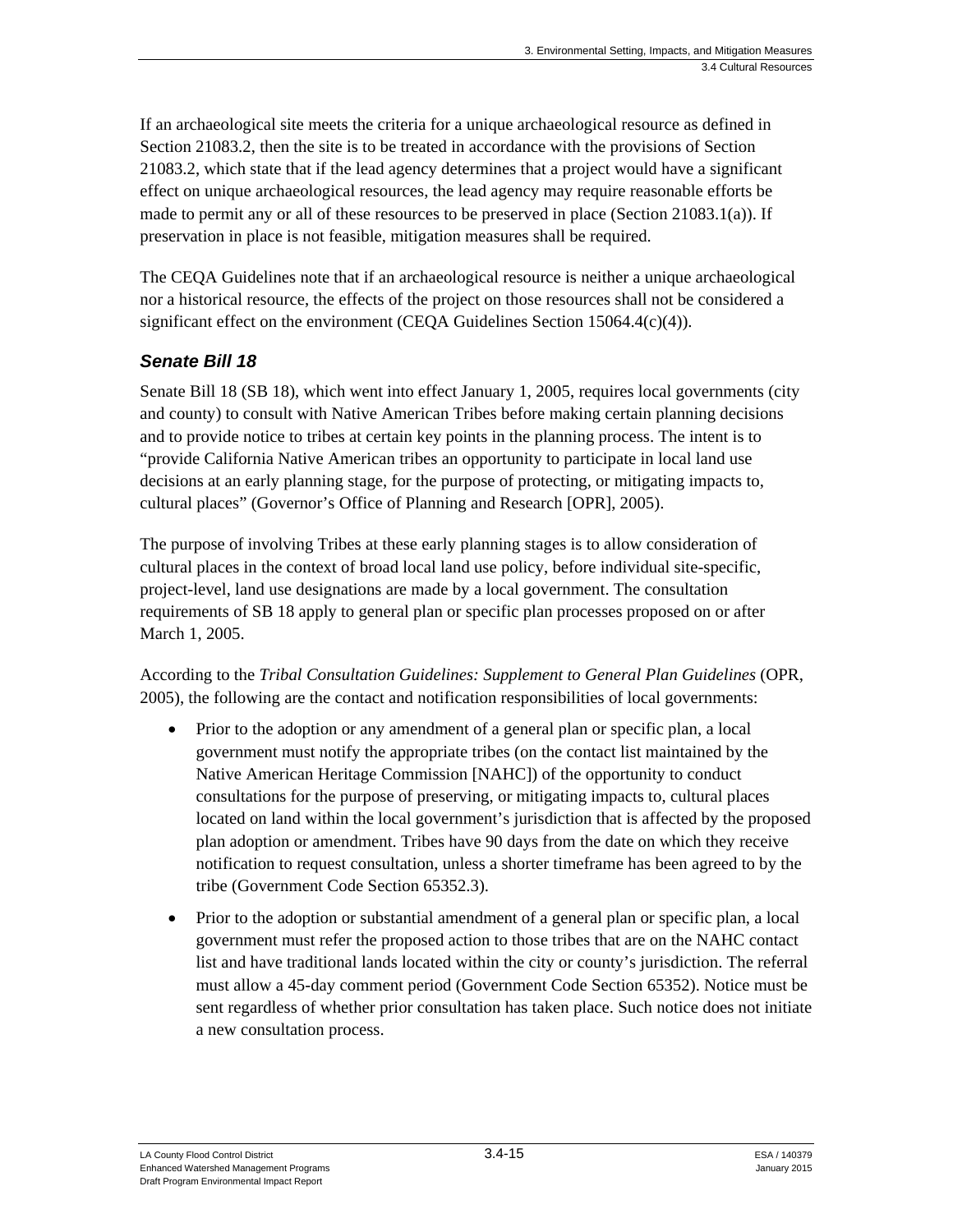Local government must send a notice of a public hearing, at least 10 days prior to the hearing, to tribes who have filed a written request for such notice (Government Code Section 65092).

If an individual structural BMP project entailed the adoption or substantial amendment of a general plan or specific plan, the provisions of Senate Bill 18 may apply.

# **Local**

# *County*

The Conservation and Open Space Element of the 2008 Los Angeles County General Plan governs the natural and cultural resources of the county. The Los Angeles County General Plan has the following relevant goals and policies related to the protection of cultural and paleontological resources.

| Goal $C/OS-12$ :                                                                           | Protected cultural heritage resources.                                                                                                                |  |  |  |  |
|--------------------------------------------------------------------------------------------|-------------------------------------------------------------------------------------------------------------------------------------------------------|--|--|--|--|
|                                                                                            | <b>Policy C/OS 12.1:</b> Support an inter-jurisdictional collaborative system that protects and<br>enhances the County's cultural heritage resources. |  |  |  |  |
|                                                                                            | <b>Policy C/OS 12.2:</b> Support the preservation and rehabilitation of historic buildings.                                                           |  |  |  |  |
|                                                                                            | <b>Policy C/OS 12.3:</b> Ensure proper notification procedures to Native American tribes in<br>accordance with Senate Bill 18 (2004).                 |  |  |  |  |
|                                                                                            | <b>Policy C/OS 12.4:</b> Promote public awareness of the County's cultural heritage resources.                                                        |  |  |  |  |
| <b>Implementation Action C/OS 12.1</b> Evaluate the efficacy of the Landmarks Preservation |                                                                                                                                                       |  |  |  |  |
|                                                                                            | Commission and the designation of historic landmarks within the<br>unincorporated areas of the County.                                                |  |  |  |  |

In addition, the General Plan makes the following recommendation:

If a CEQA analysis determines that a project will impact a cultural resource area (historic, cultural, or paleontological), the following guidelines will apply:

- 1. A literature search for valid archaeological or paleontological surveys shall be conducted (for each initial study of a public or private project).
- 2. A study of the project site shall be made by a qualified archaeologist or paleontologist who shall determine the scientific value of finds, if any, and a recommendation as to their preservation or disposition.
- 3. The County Historical Landmarks Commission must be notified of all cultural, historical, or paleontological findings.
- 4. All significant impacts to cultural resource sites must be mitigated to the greatest extent feasible, and a reasonable period of time must be allowed to salvage the site.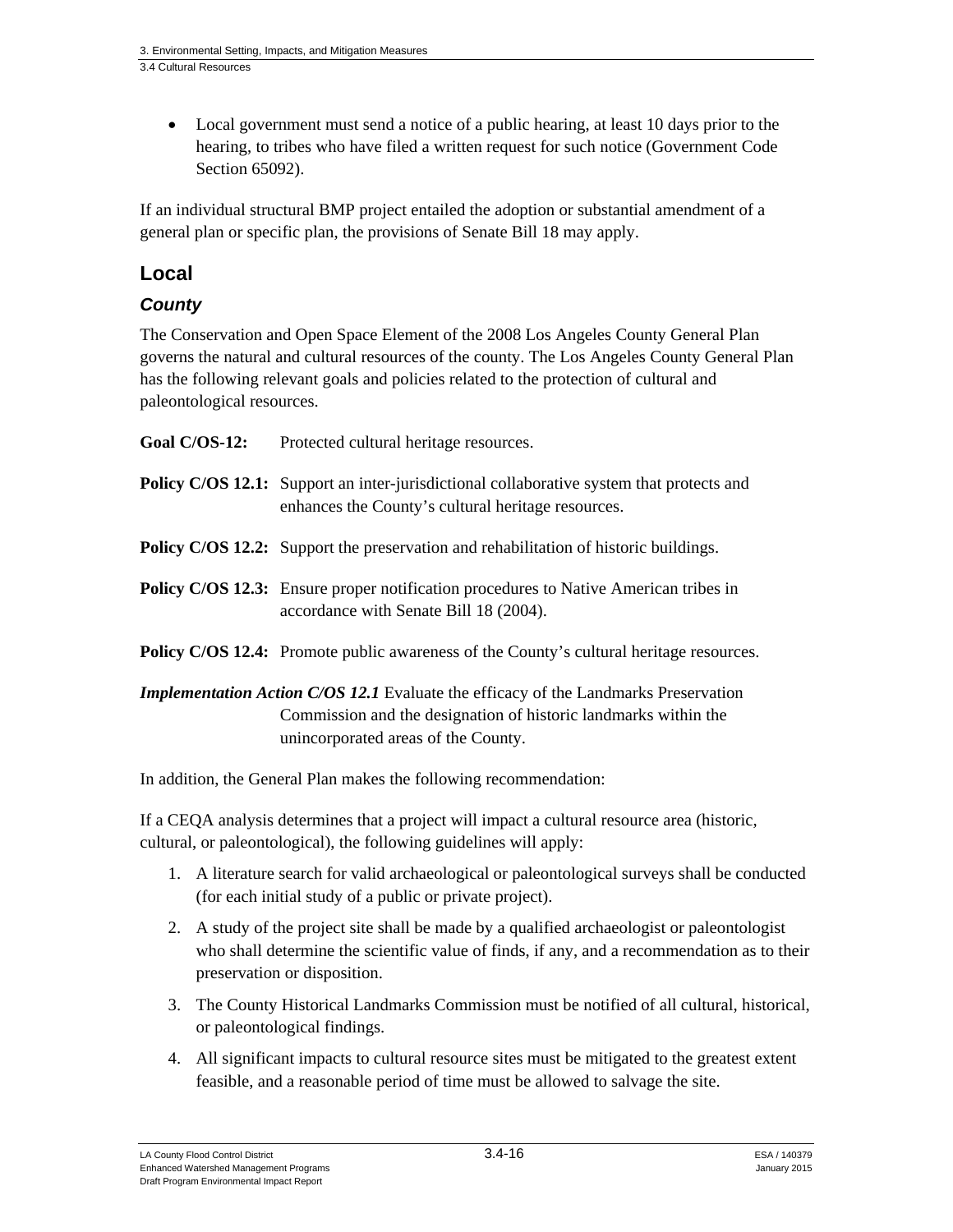- 5. The integrity of significant historical features of the structure and/or site should be maintained to the largest extent possible.
- 6. The integrity of sightlines to the structure or site should be maintained.
- 7. Development adjacent to a cultural resource site should consider design guidelines and appropriate building design, setbacks, landscaping, and other factors that will protect the integrity of the cultural resource area.
- 8. Materials collected during surface surveys or salvage operations should be donated to an appropriate nonprofit institution. In the event the property owner wishes to retain possession of the artifacts found, it is desirable that archaeologists or paleontologist be allowed to study and photograph the artifacts.

## *City General Plans*

The numerous cities encompassed by the EWMP program area all have their own respective city General Plans, some of which may contain policies that address cultural resources. As implementation of the individual structural BMP projects proceed, specific policies and objectives pertaining to cultural resources from applicable city general plans will be identified and evaluated on a project-by-project basis during subsequent CEQA environmental processes.

# **Paleontological Resources**

## *Federal*

A variety of federal statutes specifically address paleontological resources. They are generally applicable to a project if that project includes federally owned or federally managed lands, or involves a federal agency license, permit, approval, or funding. Federal legislative protection for paleontological resources stems from the Antiquities Act of 1906 (PL 59-209; 16 United States Code 431 et. seq.; 34 Stat. 225), which calls for protection of historic landmarks, historic and prehistoric structures, and other objects of historic or scientific interest on federal lands.

# *State*

Paleontological resources are explicitly afforded protection by CEQA, specifically in Section V(c) of Appendix G, the "Environmental Checklist Form," which addresses the potential for adverse impacts to "unique paleontological resource[s] or site[s]." PRC Section 5097.5 specifies that any unauthorized removal of paleontological remains is a misdemeanor. Further, the California Penal Code Section 622.5 sets the penalties for the damage or removal of paleontological resources.

# *Professional Standards*

The SVP has established standard guidelines for acceptable professional practices in the conduct of paleontological resource assessments and surveys, monitoring and mitigation, data and fossil recovery, sampling procedures, specimen preparation, identification, analysis, and curation. Most practicing professional paleontologists in the United States adhere closely to the SVP's assessment, mitigation, and monitoring requirements as specifically provided in its standard guidelines. Most California state regulatory agencies accept the SVP standard guidelines as a measure of professional practice.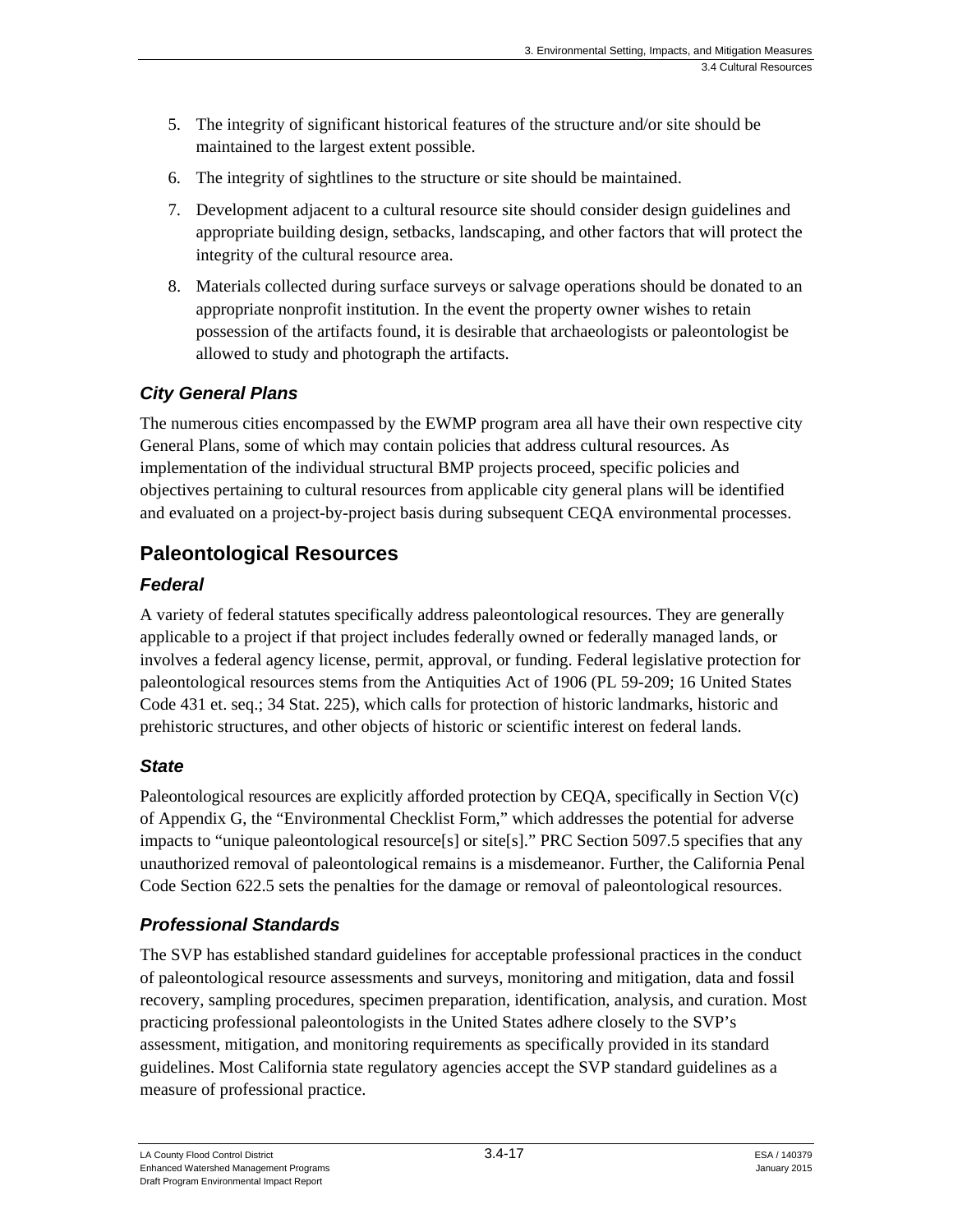# 3.4.3 Impact Analysis

The proposed program's potential impacts have been assessed using the CEQA Guidelines Appendix G Checklist. The following sections discuss the key issue areas identified in the CEQA Guidelines with respect to the program's potential effect on cultural resources.

# **Method of Analysis**

This impact analysis is a preliminary, program-level assessment of potential impacts on important cultural resources that could occur as a result of implementation of the proposed program. Because this a program-level analysis, impacts on specific cultural resources that could result from individual projects or structural BMPs are not addressed in this document, but may need to be assessed through additional analysis as project implementation actions are developed and further defined.

The impacts and mitigation measures identified in this section address types of activities that could significantly impact cultural resources including archaeological sites, historic buildings and structures, and locations of importance to Native Americans. Proposed program facilities for structural BMPs include aboveground and belowground facilities, construction of which could result in impacts to cultural and paleontological resources. Program implementation actions that include these types of activities would be required to implement the identified mitigation measures in an effort to reduce any impacts to a less-than-significant level.

The identification of specific impacts and mitigation measures that are appropriate for a specific project implementation action will depend on both the nature of the cultural resources that are present and on the nature of the action. In some instances, mitigation measures must be developed in consultation with multiple agencies and other interested parties.

# **Thresholds of Significance**

For the purposes of this Program Environmental Impact Report (PEIR) and consistency with Appendix G of the CEQA Guidelines, applicable local plans, and agency and professional standards, the program would have a significant impact on cultural resources if it would:

- Cause a substantial adverse change in the significance of a historical resource as defined in §15064.5.
- Cause a substantial adverse change in the significance of an archaeological resource pursuant to §15064.5.
- Directly or indirectly destroy a unique paleontological resource or site or unique geologic feature.
- Disturb any human remains, including those interred outside of a formal cemetery.

According to CEQA Guidelines (CCR Title 14, 15064.4), a project with an effect that may cause a substantial adverse change in the significance of a historical resource is a project that may have a significant effect on the environment (CCR Title 14, 15064.4(b)). The Guidelines further state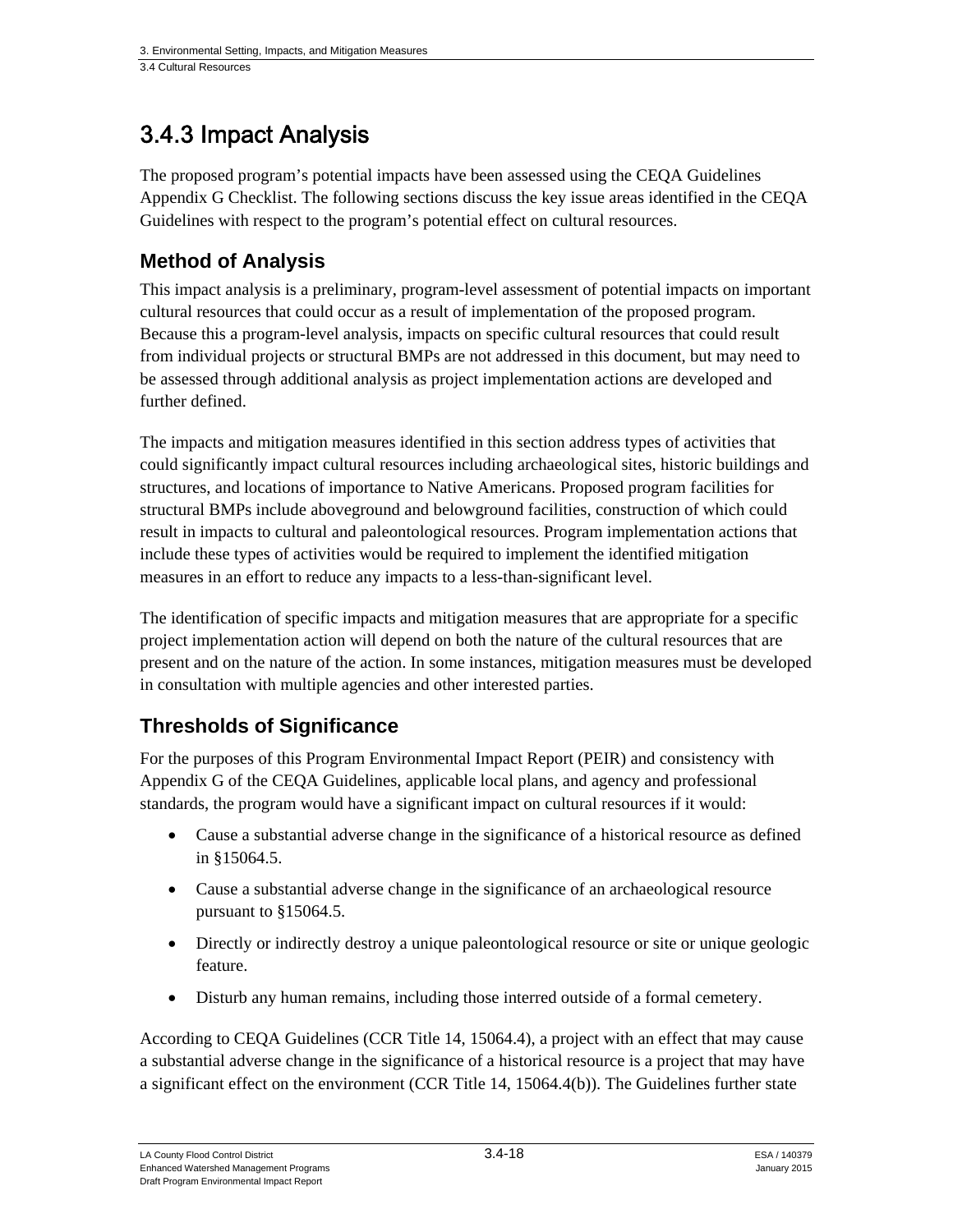that a substantial adverse change in the significance of a resource means the physical demolition, destruction, relocation, or alteration of the resource or its immediate surroundings such that the significance of a historic resource would be materially impaired. Actions that would materially impair the significance of a historical resource are any actions that would demolish or adversely alter those physical characteristics of a historical resource that convey its historical significance and qualify it for inclusion in the CRHR or in a local register or survey that meet the requirements of PRC Sections 5020.1(k) and 5024.1(g).

Identified cultural resources that may be impacted by individual structural BMP projects would be evaluated for eligibility for listing on the CRHR or local historic register. Cultural resources that are eligible for the CRHR or local historic register are considered to be significant historic resources. Cultural resources would also be evaluated for their qualification as a unique archaeological resource under CEQA. Cultural resources that are identified within individual structural BMP project areas subject to federal approval, permits, or funding would also be evaluated for eligibility for listing on the NRHP. Cultural resources determined to be eligible for listing on the NRHP are automatically eligible for listing on the CRHR and are considered to be significant cultural resources.

Paleontological resources are also afforded protection by CEQA. Appendix G (Part V) of the CEQA Guidelines provides guidance relative to significant impacts on paleontological resources. A project will have a significant impact on the environment if it adversely affects a paleontological resource or site, or a unique geological feature.

# **Program Impact Discussion**

# *Historical Resources*

**Impact 3.4-1: The proposed program could cause a substantial adverse change in the significance of an historical resource as defined in §15064.5.** 

### **Structural (Regional, Centralized, and Distributed) BMPs**

Distributed BMPs are most likely to be implemented in high-density urban, commercial, industrial, and transportation areas where they would either replace or improve upon existing stormwater infrastructure. These types of BMPs are generally "retrofit" type projects that replace existing impervious surfaces with pervious surfaces such as bioinfiltration cells, bioswales, porous pavement, and filter strips that tie into existing stormwater management systems. These projects may also augment the existing stormwater management systems with additional inlet screens, filter media systems, sediment removal systems, and diversions to sanitary sewer lines. Ground disturbance for distributed BMPs is typically less than 1 to 2 acres in extent, but may extend in some limited applications up to 5 acres where space is available. Centralized structural BMPs collect, store, treat, and filter stormwater from multiple parcels and much larger drainage areas. Like centralized BMPs, regional BMPs can be implemented in a broad range of land use types, from high-density urban to open space, and can have multiple benefits (habitat, recreation, aesthetics, etc.). Centralized and regional structural BMPs require greater footprints for construction and implementation.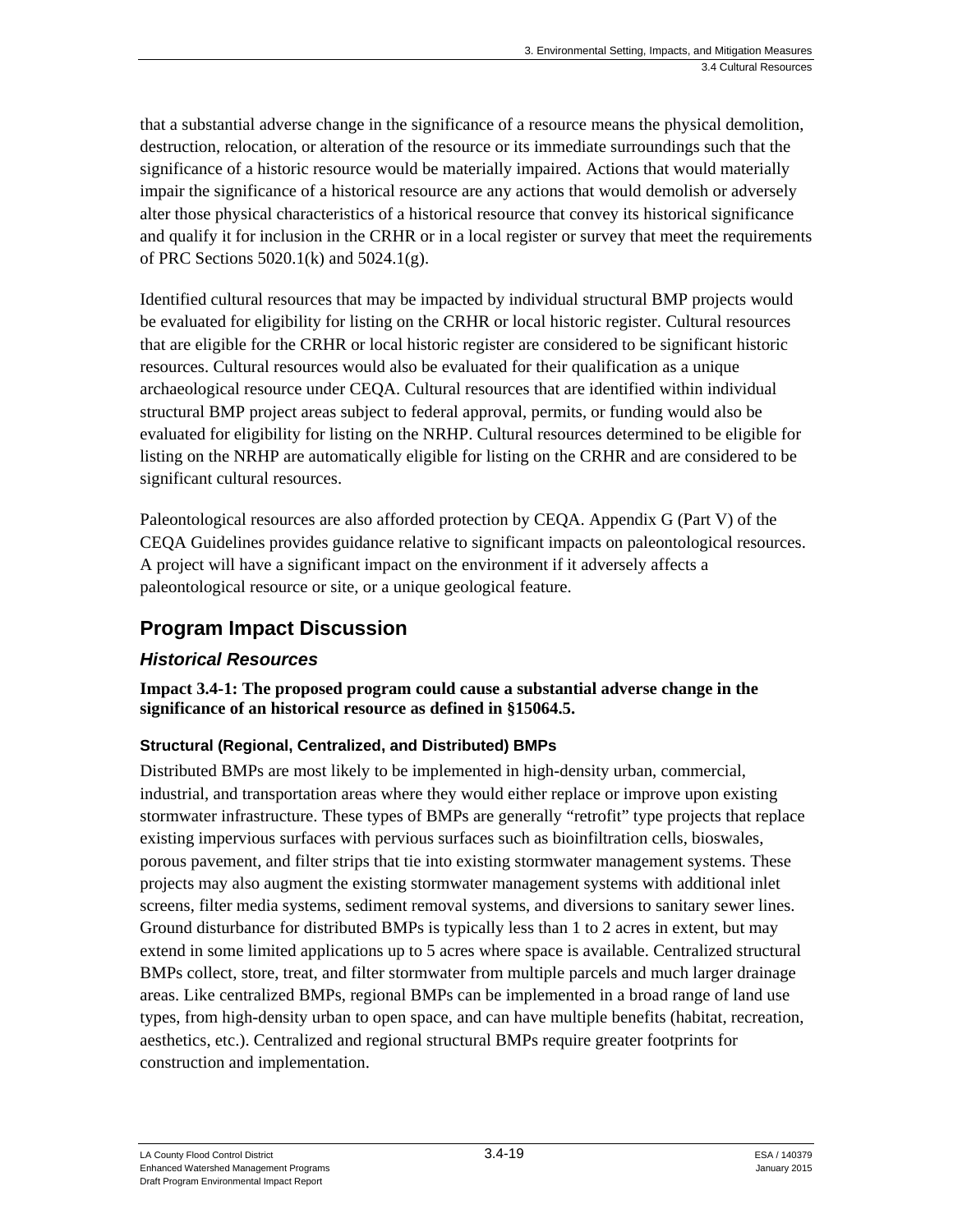### **Built Environment Resources**

Any historic built environment resources (including buildings and structures) that are 50 years or older within the program area may be eligible for listing in the CRHR or local register, although such resources have not yet been identified. Historic built environment resources that are found eligible for the CRHR or local register would be considered historical resources under CEQA. A project that causes a substantial adverse change in the significance of a built environment resource that qualifies as an historical resource (i.e., physical demolition, destruction, relocation, or alteration of the resource or its immediate surroundings) would result in a significant impact to historical resources.

Implementation of structural BMPs occurring under the proposed program could impact significant historic built environment resources that exist within the program area. Built environment resources can include not only buildings and structures, but also built infrastructure such as concrete channels, dams, sidewalks, and roads. Impacts could include not only physical demolition or alteration of built environment resources, but also changes to the historic setting of a resource, and impacts that may adversely affect that ability of a resource to convey its significance. **Mitigation Measure CUL-1** would reduce impacts to significant historic built resources. However, in some circumstances, documentation of an historical resource, by way of historic narrative, photographs, or architectural drawings, as mitigation for the effects of demolition of the resource will not mitigate the effects to a point where clearly no significant effect on the environment would occur (CEQA Guidelines  $\S$  15126.4(b)(2)). Therefore, implementation of the proposed program may ultimately result in a "substantial adverse change" to historic resources through various development activities for which no possible mitigation may be available to maintain the historic integrity of the affected resource or its surroundings.

### **Archaeological and Other Cultural Resources**

Historical resources can include not only buildings and structures, as discussed above, but also any object, site area, place, record, or manuscript which a lead agency determines to be historically significant, or which is listed in or determined eligible for listing in the CRHR (CEQA Guidelines Section 15064.5(a)).

The program area has a long history of human occupation, dating to at least 9,000 years before the present. The abundant natural resources within the program area, including rivers, creeks, the Pacific Ocean, and the flora and fauna associated with these water features, would have attracted and sustained human settlement. Significant archaeological resources have been recorded throughout the program area, and numerous Native American village sites are known to have existed within the program area (Altschul et al., 2003; Gumprecht, 2001; McCawley, 1996). Archaeological sensitivity varies across the program area based on specific environmental factors, as discussed above, but archaeological resources could potentially be present in any individual structural BMP project area.

Known archaeological resources, as well as unknown and unrecorded archaeological resources that may be unearthed during construction activities associated with implementation of structural BMPs, could be impacted by individual projects. Some of these resources may qualify as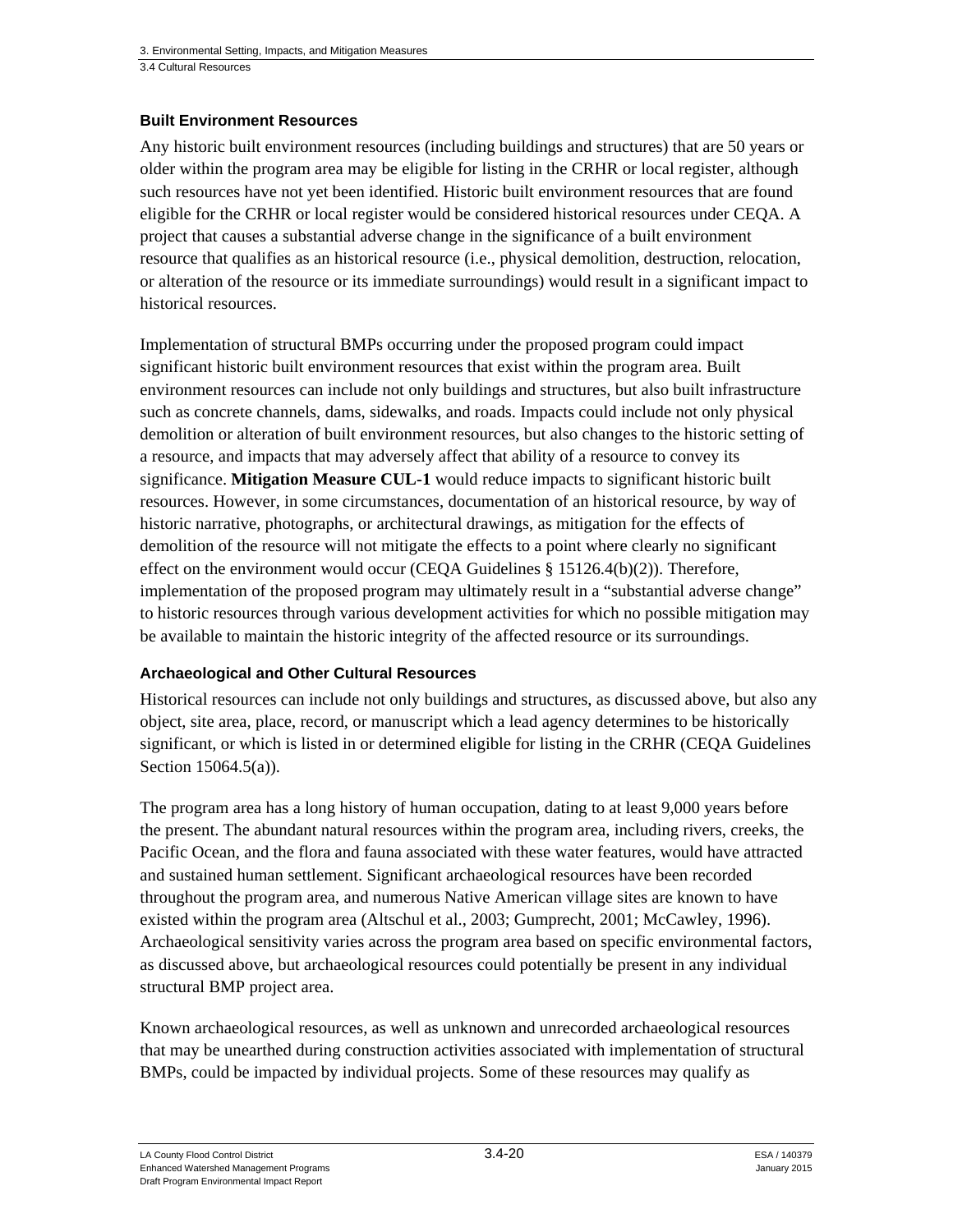historical resources. Disturbance of previously unknown and unrecorded archaeological resources can occur even in already developed areas, as older buildings are known to have often been built on top of or within archaeological deposits. Although much of the program area is already heavily developed, potentially significant buried archaeological resources could nevertheless still exist within the program area, beneath and between structures and roads. If previously undiscovered artifacts or buried archaeological resources are uncovered during excavation or construction, significant impacts could occur.

Resources of importance to Native American Tribes or other cultural groups that may qualify as historical resources may also be present within individual EWMP areas. These resources may be identified through cultural resources studies and through consultation and coordination with local Native American Tribes or other cultural groups.

Given the above, the proposed program has the potential to adversely affect archaeological resources and other cultural resources that qualify as historical resources. Since the proposed program is at the programmatic level, specific project locations and design elements have yet to be finalized. As such, impacts to specific cultural resources are not addressed here. However, as program implementation actions move forward, individual projects would undergo additional CEQA review prior to construction. The program area should be considered sensitive for archaeological and other cultural resources, which should be taken into consideration during subsequent CEQA review. Any structural BMP that involves grading, trenching, excavation, vegetation removal, or other form of ground disturbance could impact archaeological resources or other cultural resources. Indirect impacts to archaeological resources, as a result of erosion or vandalism resulting from increased access to or visibility of resources, could also occur.

Implementation of **Mitigation Measures CUL-2**, **CUL-3**, and **CUL-4** would reduce impacts to archaeological and other cultural resources that qualify as historical resources. However, because the degree of impact and the applicability, feasibility, and success of these measures cannot be accurately predicted for each specific project at this time, the program level impact related to archaeological and cultural resources that qualify as historical resources is considered significant and unavoidable. In some circumstances, documentation and data recovery as mitigation for impacts to an historical resource of an archaeological nature will not mitigate the effects to a point where clearly no significant effect on the environment would occur. Data recovery as mitigation for historical resources that are eligible for the CRHR under Criterion 4, or that derive their significance from their scientific value or data potential, may effectively mitigate impacts to a less than significant level. However, for historical resources that are eligible to the CRHR under Criteria 1, 2, or 3, data recovery may not adequately mitigate impacts to those aspects of the resource that convey its significance and make it eligible for listing in the CRHR.

Impacts to historical resources would remain significant and unavoidable after implementation of Mitigation Measures CUL-1 through CUL-4 at this program-level analysis. It should be noted that not all individual EWMP projects may result in a significant and unavoidable impact with regard to historical resources, as the impacts associated with each individual EWMP project would be dependent on its location; the presence, nature, and significance of any historical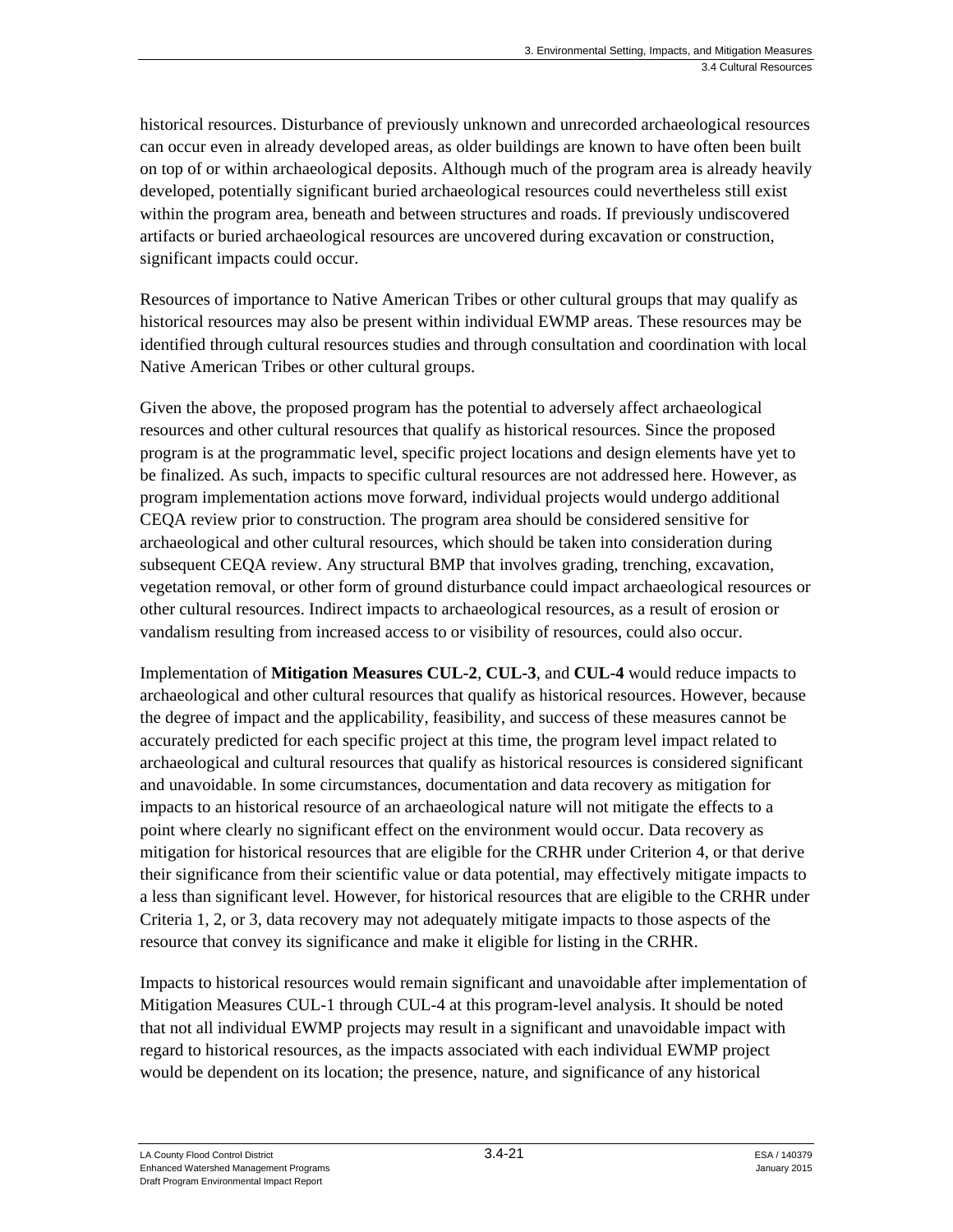resources within the construction area; and specific impacts to historical resources. It is anticipated that the implementing agencies of the EWMP projects would, through the environmental review process, consider each discretionary EWMP project on a case-by-case basis to ascertain whether an individual project would impact cultural resources. Therefore, the identification of a significant and unavoidable program-level impact in this PEIR does not preclude the finding of future less-than-significant impacts for the individual structural BMP projects occurring in the EWMP areas.

### **Mitigation Measures:**

**CUL-1:** For individual EWMP projects that could impact buildings or structures (including infrastructure) 45 years old or older, implementing agencies shall ensure that a historic built environment survey is conducted or supervised by a qualified historian or architectural historian meeting the Secretary of the Interior's Professional Qualification Standards for Architectural History. Historic built environment resources shall be evaluated for their eligibility for listing in the CRHR or local register prior to the implementing agency's approval of project plans. If eligible resources that would be considered historical resources under CEQA are identified, demolition or substantial alteration of such resources shall be avoided. If avoidance is determined to be infeasible, the implementing agency shall require the preparation of a treatment plan to include, but not be limited to, photo-documentation and public interpretation of the resource. The plan will be submitted to the implementing agency for review and approval prior to implementation.

**CUL-2:** Implementing agencies shall ensure that individual EWMP projects that require ground disturbance shall be subject to a Phase I cultural resources inventory on a projectspecific basis prior to the implementing agency's approval of project plans. The study shall be conducted or supervised by a qualified archaeologist, defined as an archaeologist meeting the Secretary of the Interior's Professional Qualifications Standards for Archaeology, and shall be conducted in consultation with the local Native American representatives expressing interest. The cultural resources inventory shall include a cultural resources records search to be conducted at the South Central Coastal Information Center; scoping with the NAHC and with interested Native Americans identified by the NAHC; a pedestrian archaeological survey where deemed appropriate by the qualified archaeologist; and formal recordation of all identified archaeological resources on California Department of Parks and Recreation 523 forms and significance evaluation of such resources presented in a technical report following the guidelines in *Archaeological Resource Management Reports (ARMR): Recommended Contents and Format*, Department of Parks and Recreation, Office of Historic Preservation, State of California, 1990.

If potentially significant archaeological resources are encountered during the survey, the implementing agency shall require that the resources are evaluated by the qualified archaeologist for their eligibility for listing in the CRHR and for significance as a historical resource or unique archaeological resource per CEQA Guidelines Section 15064.5. Recommendations shall be made for treatment of these resources if found to be significant, in consultation with the implementing agency and the appropriate Native American groups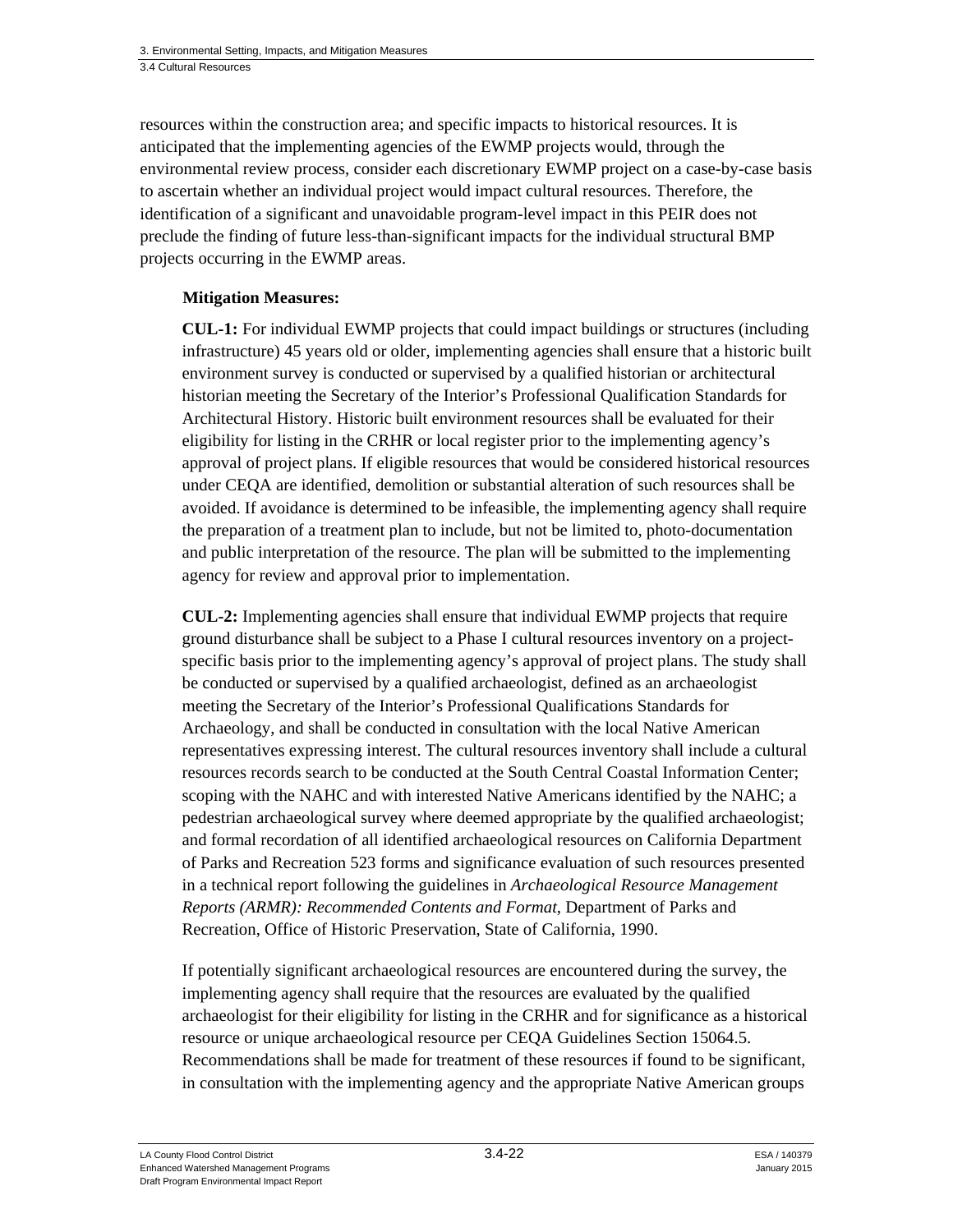for prehistoric resources. Per CEQA Guidelines Section 15126.4(b)(3), preservation in place shall be the preferred manner of mitigation to avoid impacts to archaeological resources qualifying as historical resources. Methods of avoidance may include, but shall not be limited to, project reroute or redesign, project cancellation, or identification of protection measures such as capping or fencing. Consistent with CEQA Guidelines Section  $15126.4(b)(3)(C)$ , if it is demonstrated that resources cannot be avoided, the qualified archaeologist shall develop additional treatment measures, which may include data recovery or other appropriate measures, in consultation with the implementing agency, and any local Native American representatives expressing interest in prehistoric or tribal resources. If an archaeological site does not qualify as an historical resource but meets the criteria for a unique archaeological resource as defined in Section 21083.2, then the site shall be treated in accordance with the provisions of Section 21083.2.

**CUL-3:** The implementing agency shall retain archaeological monitors during grounddisturbing activities that have the potential to impact archaeological resources qualifying as historical resources or unique archaeological resources, as determined by a qualified archaeologist in consultation with the implementing agency, and any local Native American representatives expressing interest in the project. Native American monitors shall be retained for projects that have a high potential to impact sensitive Native American resources, as determined by the implementing agency in coordination with the qualified archaeologist.

**CUL-4:** During project-level construction, should subsurface archaeological resources be discovered, all activity in the vicinity of the find shall stop and a qualified archaeologist shall be contacted to assess the significance of the find according to CEQA Guidelines Section 15064.5. If any find is determined to be significant, the archaeologist shall determine, in consultation with the implementing agency and any local Native American groups expressing interest, appropriate avoidance measures or other appropriate mitigation. Per CEQA Guidelines Section 15126.4(b)(3), preservation in place shall be the preferred means to avoid impacts to archaeological resources qualifying as historical resources. Methods of avoidance may include, but shall not be limited to, project reroute or redesign, project cancellation, or identification of protection measures such as capping or fencing. Consistent with CEOA Guidelines Section  $15126.4(b)(3)(C)$ , if it is demonstrated that resources cannot be avoided, the qualified archaeologist shall develop additional treatment measures, such as data recovery or other appropriate measures, in consultation with the implementing agency and any local Native American representatives expressing interest in prehistoric or tribal resources. If an archaeological site does not qualify as an historical resource but meets the criteria for a unique archaeological resource as defined in Section 21083.2, then the site shall be treated in accordance with the provisions of Section 21083.2.

**Significance Determination:** Significant and unavoidable The application of these mitigation measures to specific BMP types and categories is identified in Table 3.4-2.)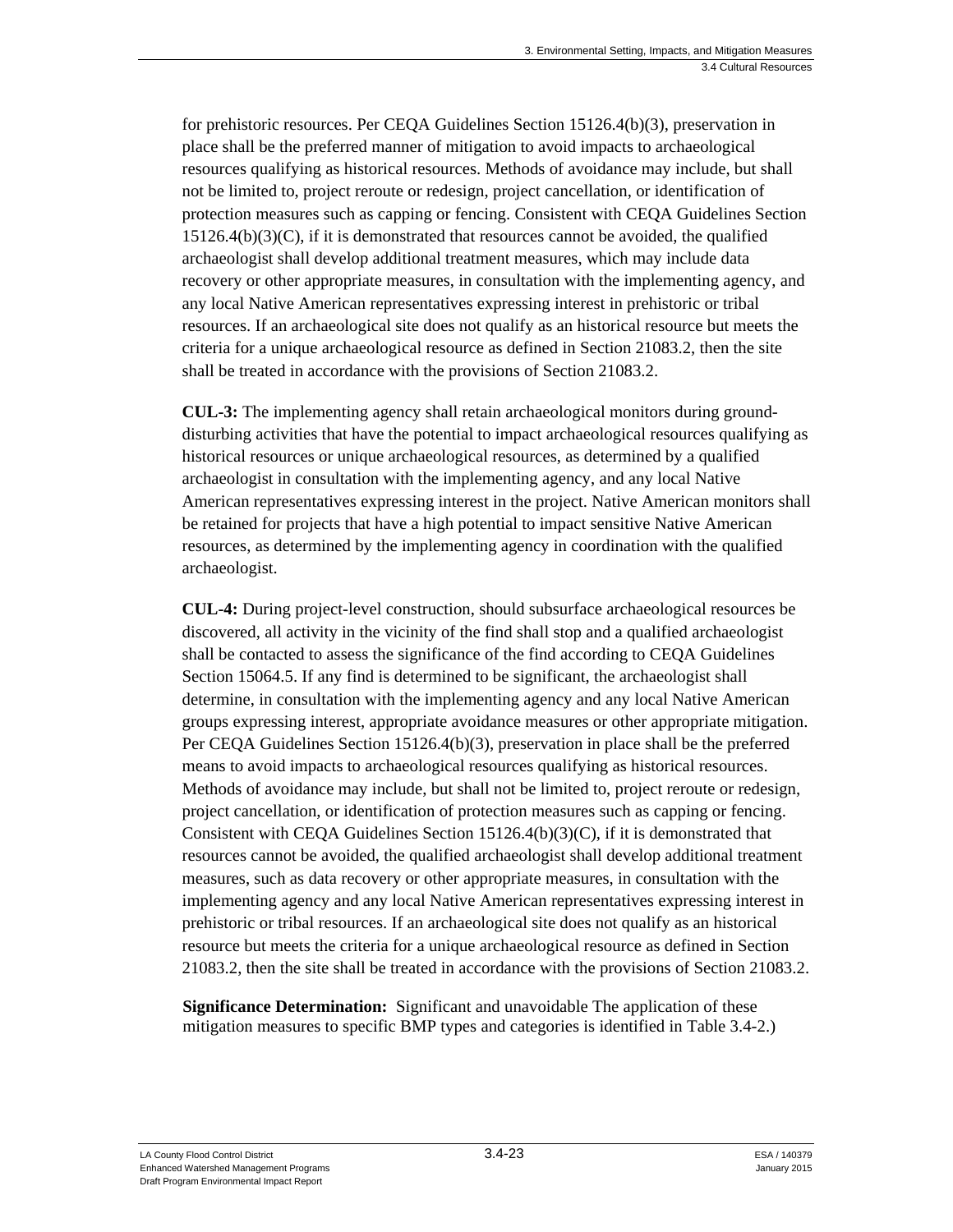### **Non-Structural (Institutional) BMPs**

As discussed in Chapter 2.0, *Project Description*, non-structural/institutional BMPs do not include the construction of new facilities, demolition, or any ground disturbance. Consequently, implementation of non-structural BMPs would not impact historical resources.

**Mitigation Measures:** None required

**Significance Determination:** No impact

### *Unique Archaeological Resources*

**Impact 3.4-2: The program could cause a substantial adverse change in the significance of unique archaeological resources as defined in §15064.5.** 

#### **Structural (Regional, Centralized, and Distributed) BMPs**

As discussed under Impact 3.4-1, the program area should be considered sensitive for archaeological resources. Archaeological sensitivity varies across the program area based on specific environmental factors, as discussed above, but archaeological resources could potentially be present in any individual structural BMP project area. Known archaeological resources, as well as unknown and unrecorded archaeological resources that may be unearthed during construction activities associated with implementation of structural BMPs, could be impacted by individual EWMP projects. Any structural BMP which involves grading, trenching, excavation, vegetation removal, or other form of ground disturbance could impact archaeological resources, some of which may qualify as unique archaeological resources. Implementation of **Mitigation Measures CUL-2**, **CUL-3**, and **CUL-4** would require that unique archaeological resources be treated in accordance with the provisions of Section 21083.2, which would reduce impacts to unique archaeological resources to a less-than-significant level.

#### **Mitigation Measures:** Implement **Mitigation Measures CUL-2**, **CUL-3**, **CUL-4**

**Significance Determination:** Less than significant (The application of these mitigation measures to specific BMP types and categories is identified in Table 3.4-2.)

#### **Non-Structural (Institutional) BMPs**

As discussed in Chapter 2.0, *Project Description*, non-structural/institutional BMPs do not include the construction of new facilities or any ground disturbance. Consequently, implementation of non-structural BMPs would not impact unique archaeological resources.

**Mitigation Measures:** None required

#### **Significance Determination:** No impact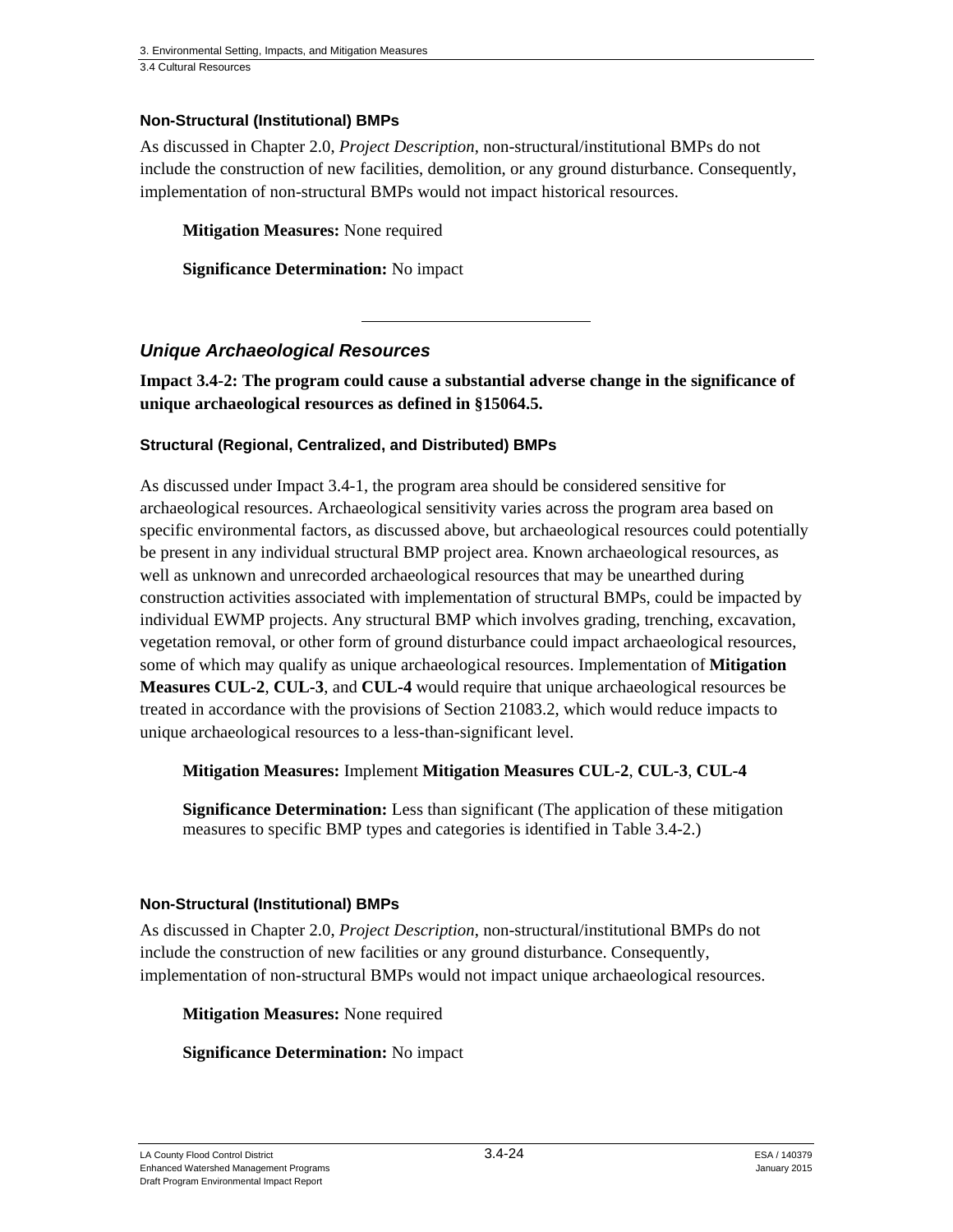### *Paleontological Resources*

**Impact 3.4-3: The program could directly or indirectly destroy a unique paleontological resource or site or unique geologic feature.** 

#### **Structural (Regional, Centralized, and Distributed) BMPs**

As discussed, the program area is underlain by a number of high or undetermined paleontological sensitivity units. These sensitive geological formations/units may contain significant paleontological resources. The Los Angeles County General Plan Conservation Element requires that a paleontologist be retained to mitigate potential impacts to nonrenewable paleontological resources. However, significant paleontological resources can be uncovered even in areas of low sensitivity, and it is possible that ground-disturbing construction activities associated with implementation of the program could result in the inadvertent discovery of paleontological resources, which could be a significant impact. Implementation of **Mitigation Measures CUL-5** and **CUL-6** would reduce these impacts to less-than-significant levels at this program-level of analysis.

#### **Mitigation Measures:**

**CUL-5:** For individual structural BMP projects that require ground disturbance, the implementing agency shall evaluate the sensitivity of the project site for paleontological resources. If deemed necessary, the implementing agency shall retain a qualified paleontologist to evaluate the project and provide recommendations regarding additional work, potentially including testing or construction monitoring.

**CUL-6:** In the event that paleontological resources are discovered during construction, the implementing agency shall notify a qualified paleontologist. The paleontologist will evaluate the potential resource, assess the significance of the find, and recommend further actions to protect the resource.

**Significance Determination:** Less than significant (The application of these mitigation measures to specific BMP types and categories is identified in Table 3.4-2.)

### **Non-Structural (Institutional) BMPs**

As discussed in Chapter 2.0, *Project Description*, non-structural/institutional BMPs do not include the construction of new facilities or any ground disturbance. Consequently, implementation of non-structural BMPs would not impact paleontological resources.

**Mitigation Measures:** None required

**Significance Determination:** No impact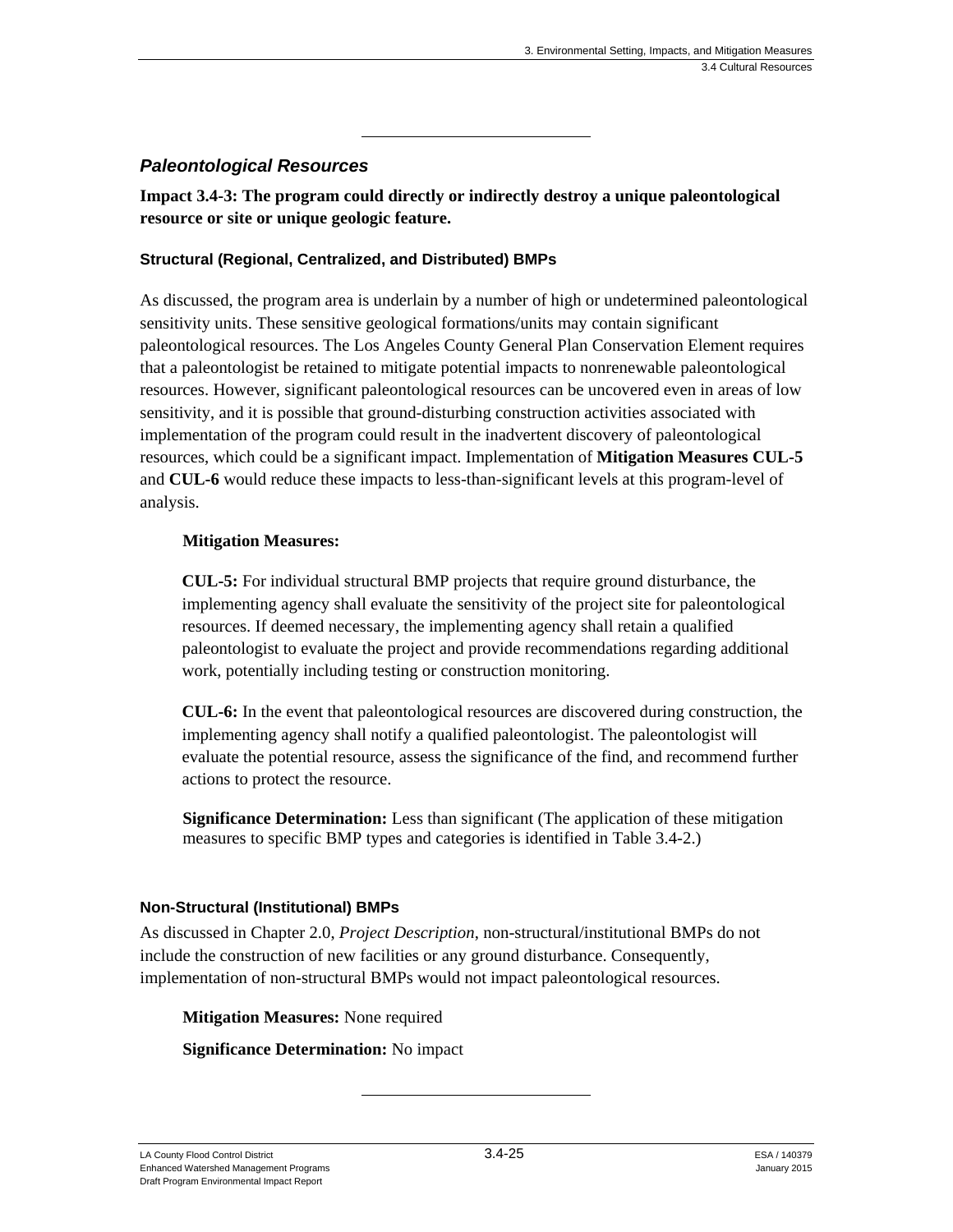### *Human Remains*

**Impact 3.4-4: The program could disturb any human remains, including those interred outside of a formal cemetery.** 

#### **Structural (Regional, Centralized, and Distributed) BMPs**

Program-level development involving ground disturbance within the program area could impact human remains. In the event that human remains are discovered, including those interred outside of formal cemeteries, the human remains could be inadvertently damaged, which could be a significant impact. Implementation of **Mitigation Measure CUL-7** would reduce impacts to lessthan-significant levels at this program-level of analysis.

#### **Mitigation Measures:**

**CUL-7:** The implementing agency shall require that, if human remains are uncovered during project construction, work in the vicinity of the find shall cease and the County Coroner shall be contacted to evaluate the remains, following the procedures and protocols set forth in Section 15064.5 (e)(1) of the CEQA Guidelines. If the County Coroner determines that the remains are Native American, the Coroner will contact the Native American Heritage Commission, in accordance with Health and Safety Code Section 7050.5, subdivision (c), and Public Resources Code 5097.98 (as amended by AB 2641). The NAHC will then designate a Most Likely Descendant of the deceased Native American, who will engage in consultation to determine the disposition of the remains.

**Significance Determination:** Less than significant (The application of this mitigation measure to specific BMP types and categories is identified in Table 3.4-2.)

### **Non-Structural (Institutional) BMPs**

As discussed in Chapter 2.0, *Project Description*, non-structural/institutional BMPs do not include the construction of new facilities or any ground-disturbance. Consequently, implementation of non-structural BMPs would not impact human remains.

**Mitigation Measures:** None required

**Significance Determination:** No impact

# **Cumulative Impact Discussion**

### **Structural (Regional, Centralized, and Distributed) BMPs**

The geographic area of analysis for cultural resources is defined as the jurisdictions within which the proposed program is located. This geographic scope of analysis is appropriate because the archaeological, historical, and paleontological resources within this radius are expected to be similar to those that occur on the individual project sites because of their proximity; similar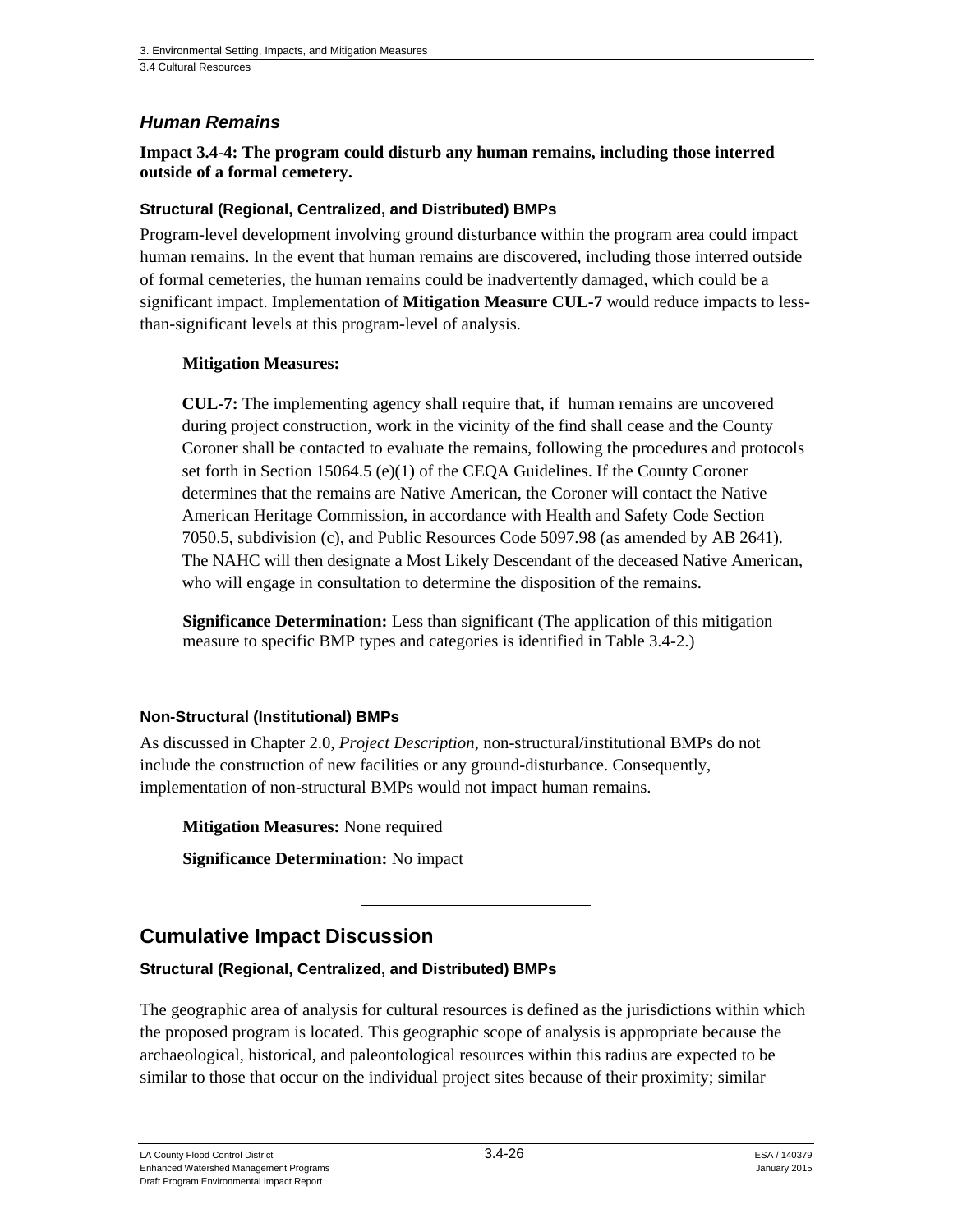environments, landforms, and hydrology would result in similar land-use—and, thus, site types. Similar geology within this vicinity would likely yield fossils of similar sensitivity and quantity. This is a large enough area to encompass any effects of the program on cultural and paleontological resources that may combine with similar effects caused by other projects, and provides a reasonable context wherein cumulative actions could affect cultural and paleontological resources. The program could cause impacts on cultural and paleontological resources during the construction period or as a result of operation and maintenance or closure and decommissioning activities.

Cumulative impacts to cultural resources in the cultural resources geographic scope of analysis could occur if other existing or proposed projects, in conjunction with the proposed program, had or would have impacts on cultural resources that, when considered together, would be significant.

Regional and centralized BMPs will not be well distributed throughout the watershed because of the limited feasible and applicable sites; however, distributed BMPs, which may comprise the majority of the BMPs implemented under the EWMPs, will be better distributed. Therefore, while the distributed BMPs may have limited or no impact on cultural resources on a project-by-project basis, when taken together, they may impact cultural resources on a regional scale.

Los Angeles County contains a significant archaeological and historical record that, in many cases, has not been well documented or recorded. There is the potential for ongoing and future development projects in the vicinity to disturb landscapes that may contain known or unknown historical resources. Thus, potential construction impacts of the implementation of the proposed program, in combination with other projects in the area, could contribute to a cumulatively significant impact on historical resources. Mitigation measures are included in this PEIR to reduce potentially significant program impacts to historical resources during construction. While implementation of **Mitigation Measures CUL-1** through **CUL-4** would reduce impacts to historical resources, implementation of the proposed program may ultimately result in a substantial adverse change to historical resources through various development activities for which no possible mitigation may be available to maintain the historic integrity of the affected resource or its surroundings, and impacts to historical resources would remain significant and unavoidable at a program level. Therefore, the implementation of structural BMPs may contribute to a cumulatively significant environmental impact to historical resources.

Implementation of **Mitigation Measures CUL-2**, **CUL-3**, and **CUL-4** would require that unique archaeological resources be treated in accordance with the provisions of CEQA Section 21083.2, which would reduce impacts to unique archaeological resources to a less-than-significant level. Therefore, the program would not contribute to a cumulatively significant environmental impact to unique archaeological resources.

Excavation activities associated with the implementation of individual structural BMPs in conjunction with other projects in the area could contribute to the progressive loss of fossil remains, associated geological and geographic data, and fossil bearing strata, which is a potentially significant impact. However, the proposed program would have a less-than-significant impact to paleontological resources with incorporation of **Mitigation Measure CUL-5** and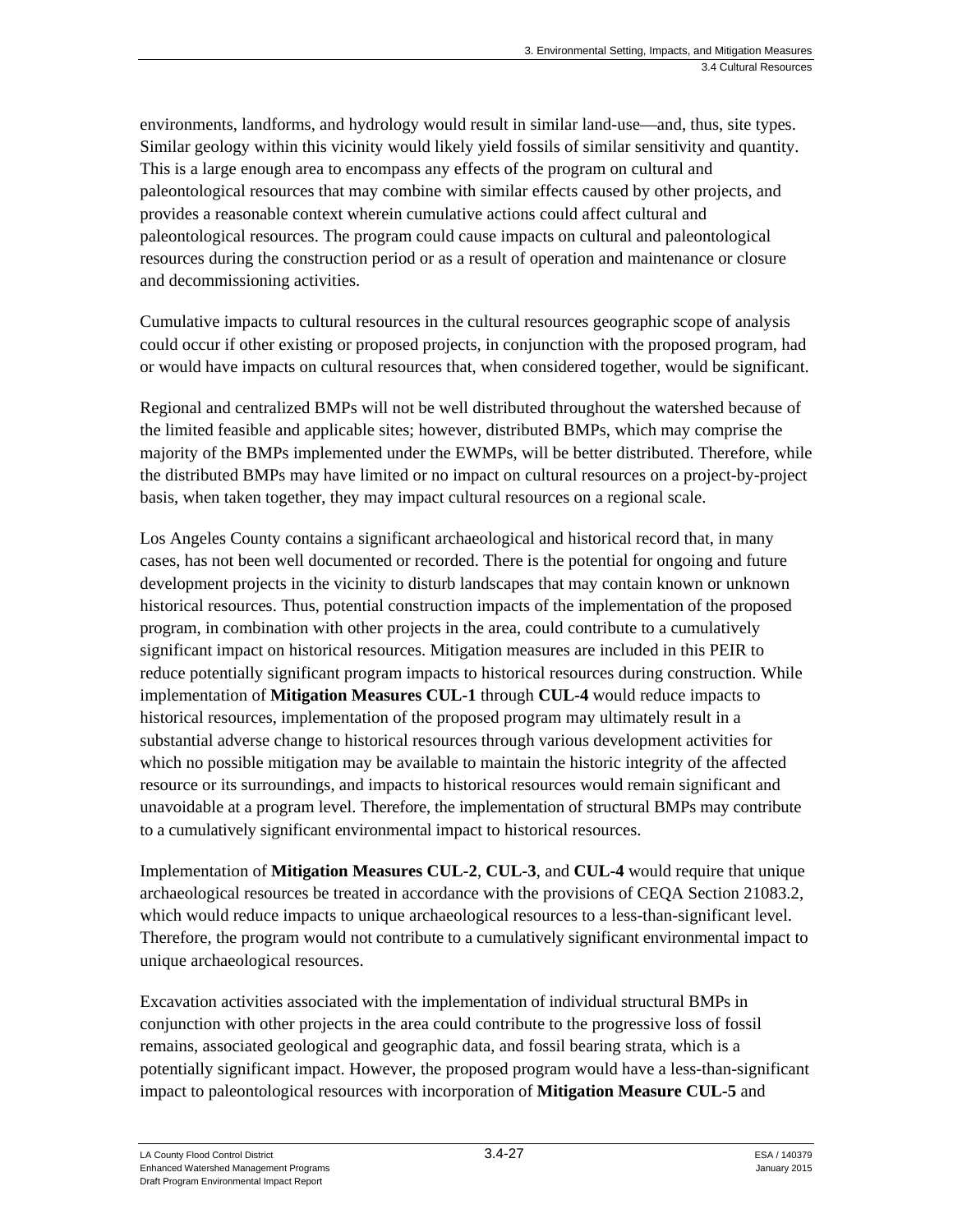**CUL-6**. Therefore, with the implementation of Mitigation Measures CUL-5 and CUL-6, cumulative impacts to paleontological resources would be less than significant.

Furthermore, implementation of **Mitigation Measure CUL-7** provides a mechanism to reduce impacts to human remains should they be encountered during ground-disturbing activities, and cumulative impacts to human remains would be less than significant.

With implementation of applicable regulatory requirements and **Mitigation Measures CUL-1** through **CUL-7**, the implementation of the proposed program would not have a cumulatively considerable contribution to impacts to unique archaeological resources, paleontological resources, or human remains from decommissioning activities. Implementation of the proposed program may contribute to a cumulatively significant environmental impact to historical resources.

**Mitigation Measures:** Implement **Mitigation Measures CUL-1** through **CUL-7** 

**Significance Determination:** Significant and unavoidable (The application of these mitigation measures to specific BMP types and categories is identified in Table 3.4-2.)

### **Non-Structural BMPs**

As discussed in Chapter 2.0, *Project Description*, non-structural/institutional BMPs do not include the construction of new facilities or any ground disturbance. Consequently, implementation of non-structural BMPs would not contribute to a cumulatively significant environmental impact to cultural resources.

**Mitigation Measures:** None required

**Significance Determination:** No impact